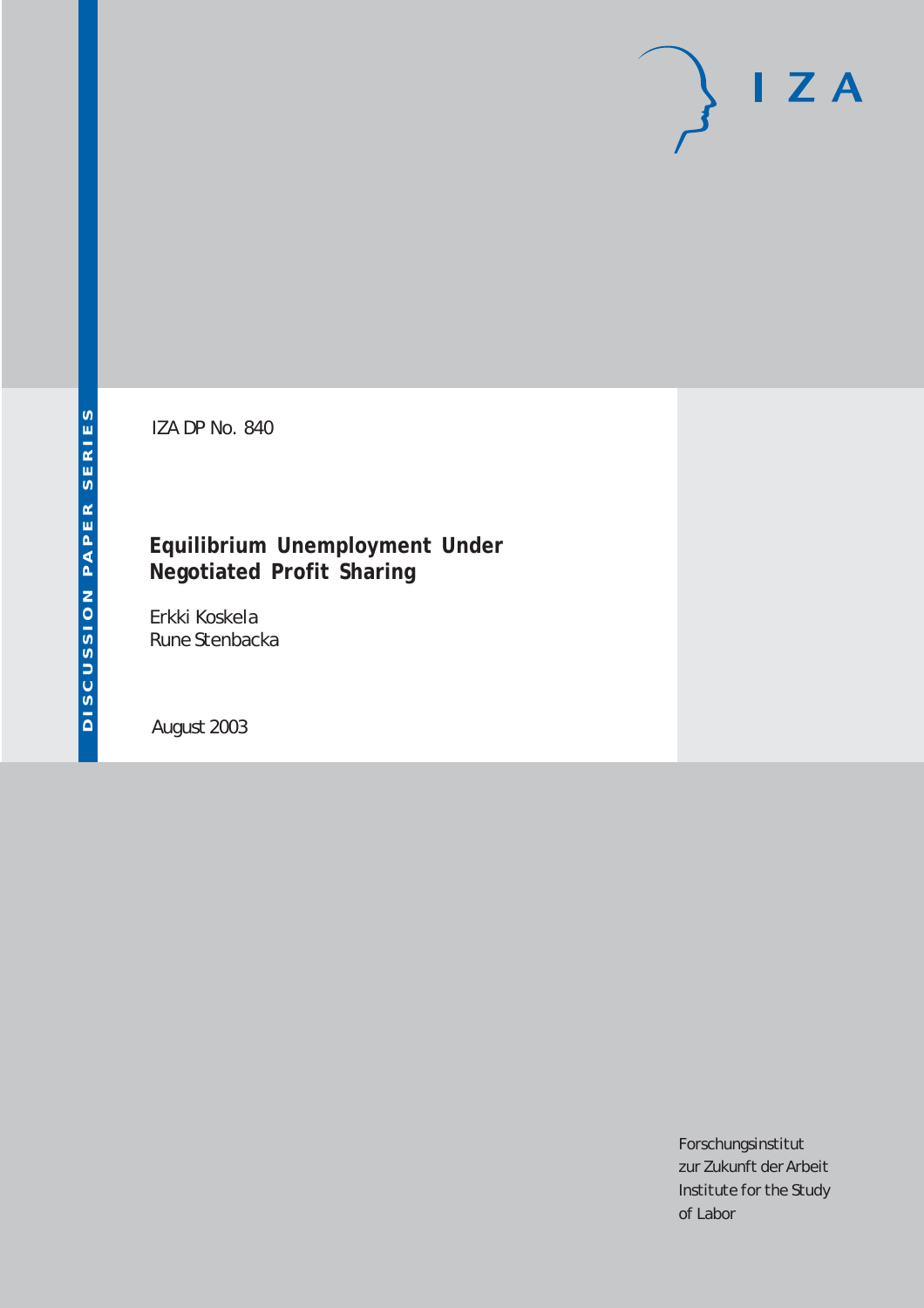# **Equilibrium Unemployment Under Negotiated Profit Sharing**

#### **Erkki Koskela**

*University of Helsinki, Bank of Finland and IZA Bonn* 

#### **Rune Stenbacka**

*Swedish School of Economics* 

#### Discussion Paper No. 840 August 2003

IZA

P.O. Box 7240 D-53072 Bonn Germany

 $Tel + 49-228-3894-0$ Fax: +49-228-3894-210 Email: [iza@iza.org](mailto:iza@iza.org)

This Discussion Paper is issued within the framework of IZA's research area *Mobility and Flexibility of Labor.* Any opinions expressed here are those of the author(s) and not those of the institute. Research disseminated by IZA may include views on policy, but the institute itself takes no institutional policy positions.

The Institute for the Study of Labor (IZA) in Bonn is a local and virtual international research center and a place of communication between science, politics and business. IZA is an independent, nonprofit limited liability company (Gesellschaft mit beschränkter Haftung) supported by Deutsche Post World Net. The center is associated with the University of Bonn and offers a stimulating research environment through its research networks, research support, and visitors and doctoral programs. IZA engages in (i) original and internationally competitive research in all fields of labor economics, (ii) development of policy concepts, and (iii) dissemination of research results and concepts to the interested public. The current research program deals with (1) mobility and flexibility of labor, (2) internationalization of labor markets, (3) welfare state and labor market, (4) labor markets in transition countries, (5) the future of labor, (6) evaluation of labor market policies and projects and (7) general labor economics.

IZA Discussion Papers often represent preliminary work and are circulated to encourage discussion. Citation of such a paper should account for its provisional character. A revised version may be available on the IZA website ([www.iza.org](http://www.iza.org/)) or directly from the author.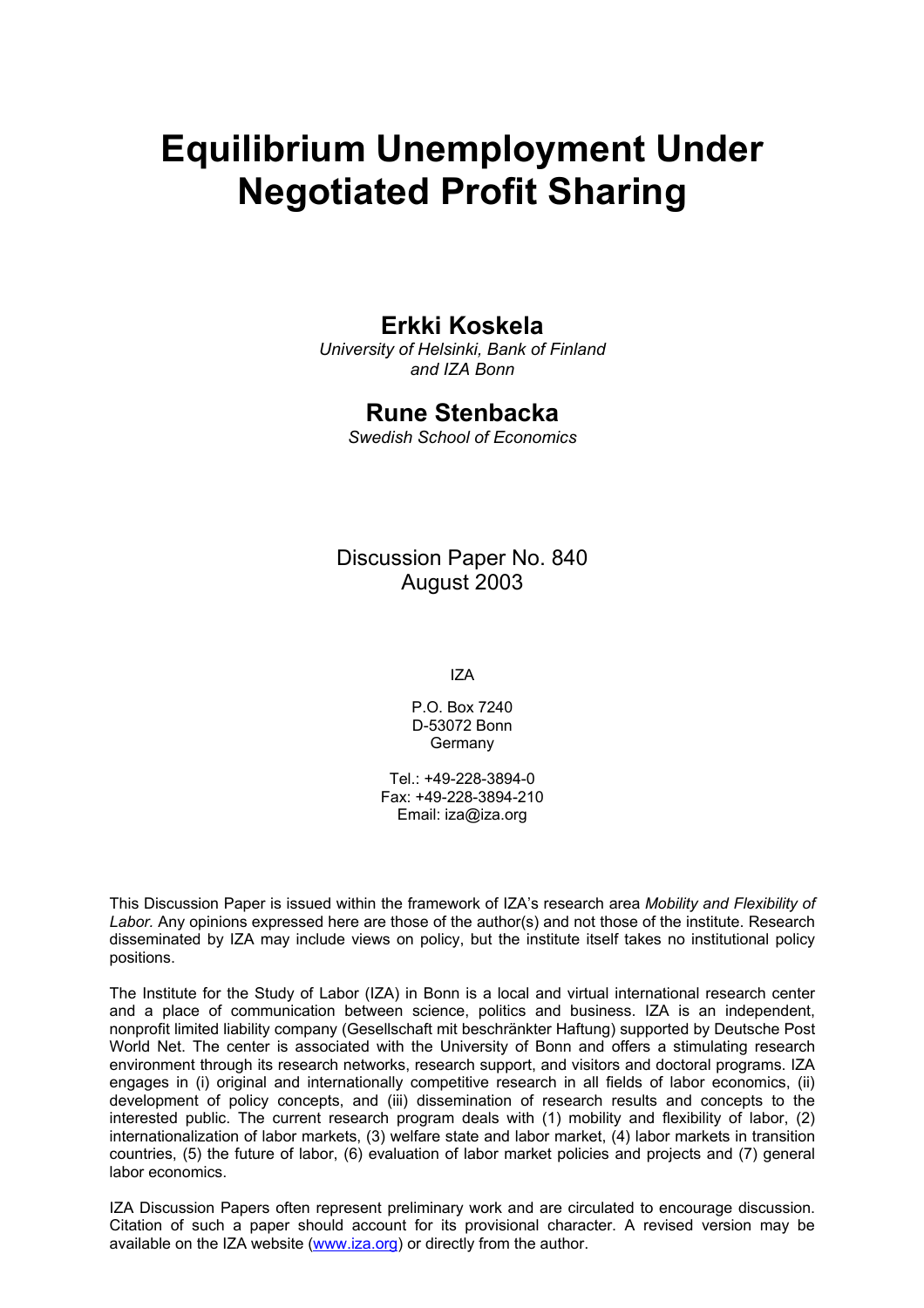IZA Discussion Paper No. 840 August 2003

## **ABSTRACT**

## **Equilibrium Unemployment Under Negotiated Profit Sharing**[∗](#page-2-0)

We study employment, employee effort, wages and profit sharing when firms face stochastic revenue shocks and when base wages and profit shares are determined through negotiations. The negotiated profit share depends positively on the relative bargaining power of the trade union and it has effort-enhancing and wage-moderating effects. We show that higher profit sharing reduces equilibrium unemployment under circumstances with sufficiently 'rigid' labour market institutions, i.e. sufficiently high benefit-replacement ratios and relative bargaining powers of trade unions. Conversely, profit sharing seems to be destructive from the point of view of employment when the labour market 'rigidities' are sufficiently small.

JEL Classification: J51, J41, G32

Keywords: bargaining, profit sharing, efficiency wages, equilibrium unemployment

Corresponding author:

 $\overline{a}$ 

Erkki Koskela Department of Economics University of Helsinki P.O. Box 54 00014 Helsinki Finland Email: [erkki.koskela@helsinki.fi](mailto:erkki.koskela@helsinki.fi)

<span id="page-2-0"></span><sup>∗</sup> Koskela thanks the Research Unit of Economic Structures and Growth (University of Helsinki) and the Yrjö Jahnsson Foundation for financial support and the Bank of Finland for hospitality, whereas Stenbacka thanks the Yrjö Jahnsson Foundation for financial support. We also thank Toni Nordlund for research assistance.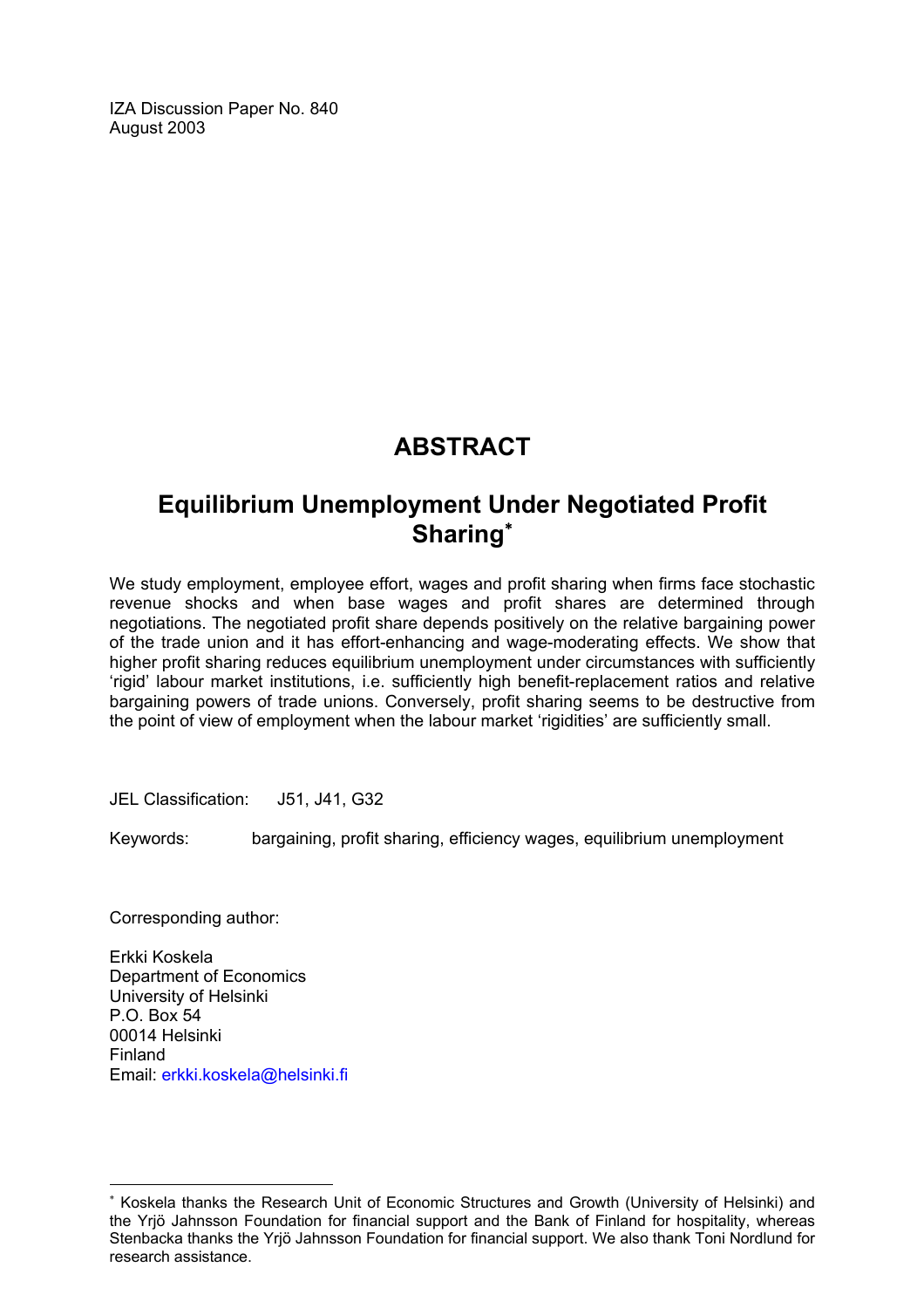#### **I. Introduction**

Profit sharing refers to remuneration mechanisms with a performance-related scheme consisting of a base wage plus a share of profits or revenues of firms. Profit sharing is an empirically important phenomenon in many OECD countries. The OECD Employment Outlook (1995) reports cross-country evidence on the incidence of profit sharing in OECD countries. Pendleton et. al (2001) and the DICE database collected by CESifo (to be found on http://www.CESifo.de) present more recent data on the large proportion of workplaces with financial employee participation, in particular in the form of profit sharing schemes, in EU-countries. As profit sharing schemes are commonly used, it is important to study their implications for wage formation and equilibrium unemployment.

In a widespread book written for a broad audience Weitzman (1984) proposes profit sharing systems for economies facing unemployment and stagflation problems. In Weitzman (1985) and Weitzman (1986) the arguments are presented in a more rigorous way. In these articles Weitzman conjectures that profit sharing systems would dampen the business cycle fluctuations of employment and reduce equilibrium unemployment. Some key aspects of this intuition is formally developed by Holmlund (1991). He argues that the elasticity of substitution between labour and capital is a crucial determinant for the employment implications of profit sharing. More precisely, profit sharing will reduce (increase) equilibrium unemployment if and only if the elasticity of substitution between labour and capital exceeds (falls short of) one, while it will have no effect on equilibrium unemployment when the elasticity of substitution between labour and capital is equal to one. Layard and Nickell (1990) show a similar neutrality result in the case of Cobb-Douglas production function and efficient bargaining. One important assumption in Holmlund's analysis is that the benefit-replacement ratio is proportional to the total compensation, including not only the base wage but also a component contingent on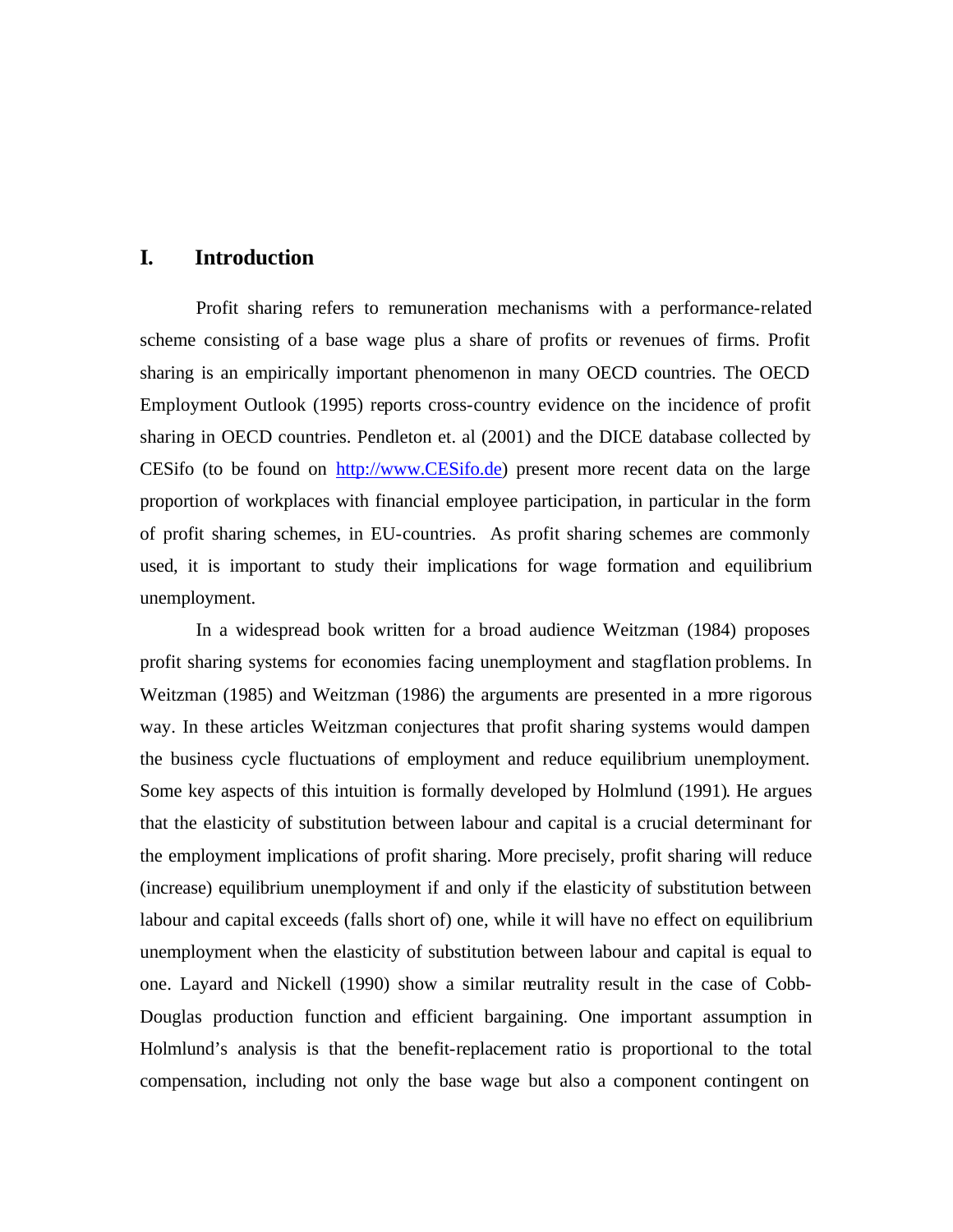performance. In a model with capital stock decisions, Jerger and Michaelis (1999) develop this approach further and show how a switch from a fixed wage economy to a share economy may, in fact, decrease aggregate unemployment with the Cobb-Douglas production function when the outside option does not include the profit sharing. However, in all these contributions, which focus on a world with no uncertainty, the profit sharing instrument is assumed to have no incentive effect on effort decisions.

In the present analysis we highlight that also factors other the nature of the production technology are important for evaluations of the employment implications of profit sharing. We do this by focusing on a production technology with unit elasticity of substitution between labour and capital – the case where profit sharing would have no employment effect in light of Holmlund (1991), Layard and Nickell (1990) or Jerger and Michaelis (1999). We extend the analysis of this literature by incorporating efficiency wage effects in an environment with uncertainty. This way we are able to combine and unify elements from union bargaining and efficiency wage theories - approaches which have typically represented separate lines in the literature. Hence we can explore the implications of profit sharing in a more complete way.

Our analysis will offer a characterization of how the employment implications of profit sharing depend on the interplay between labour market policies and labour market imperfections. We will prove that profit sharing will stimulate employment under conditions with sufficiently high unemployment benefit replacement ratio and sufficiently strong labour market imperfections due to the bargaining power of trade unions. In line with the terminology used by, for example, Nickell (1997) we will refer to these circumstances as sufficiently strong labour market rigidities. With such labour market rigidities profit sharing will induce moderations of the base wages so as to boost aggregate employment. Conversely, we also show that profit sharing will have negative employment effects if labour market rigidities are sufficiently low.

We proceed as follows. Section II presents the basic structure of the model as well as the time sequence of decisions under circumstances where a firm operates in an environment characterized by uncertainty. The determination of effort by employees and the employment decisions by firms are studied in section III. In section IV we investigate the wage and profit sharing determination through negotiations in the presence of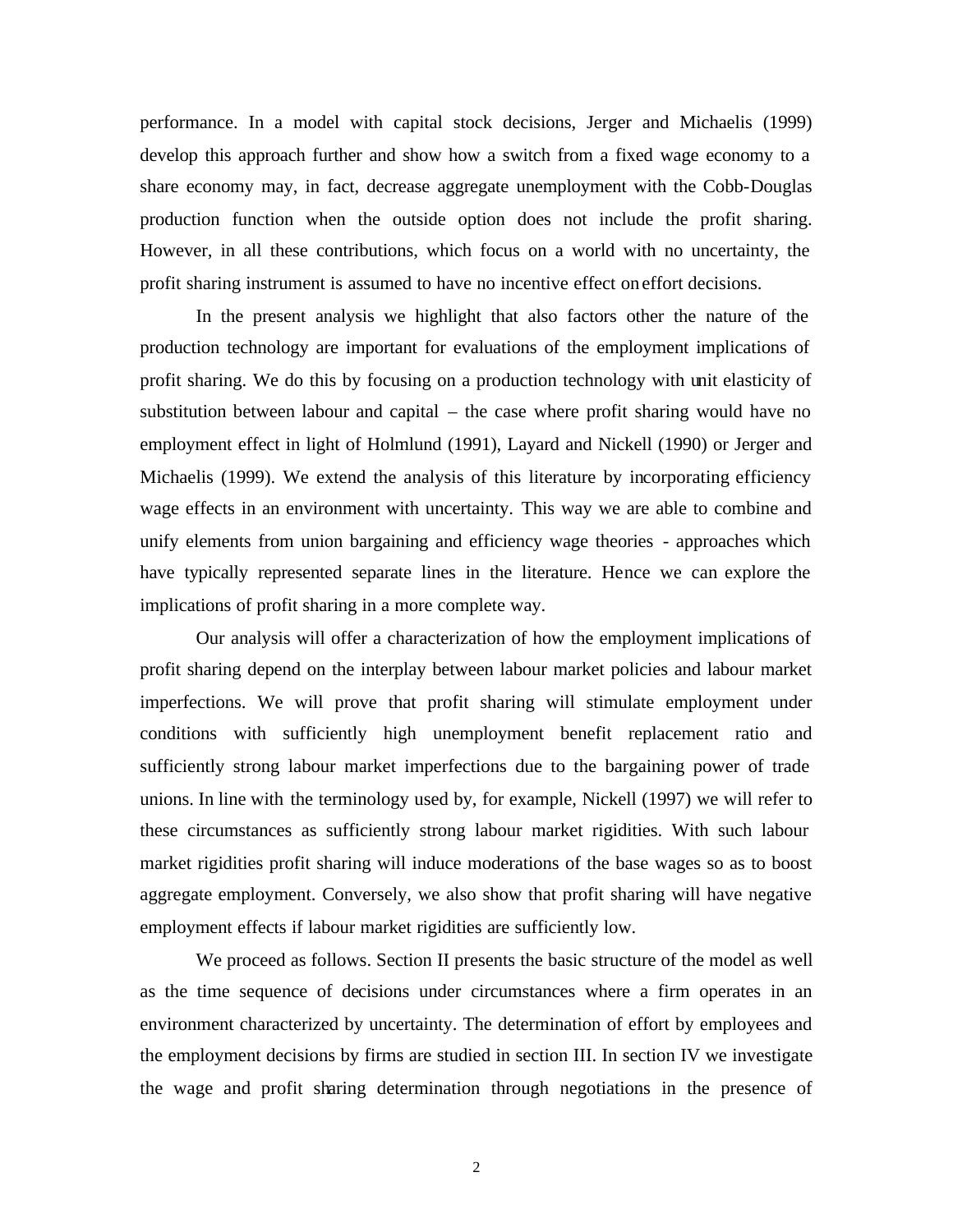efficiency wage considerations. Section V explores the implications of profit sharing for equilibrium unemployment. Finally, we present concluding comments in section VI.

#### **II. Basic Framework**

We consider a firm operating in an environment characterized by uncertainty. In conformity with the efficiency wage hypothesis we assume that the output of the firm depends not only on the number of workers employed, but also on the effort supplied by each worker. By employing *L* units of labour, each providing effort denoted by *a* , the stochastic revenues accruing to the firm are given by

$$
(1) \t\t q R(a,L) ,
$$

where  $q$  denotes a random revenue shock with a cumulative distribution function  $F(q)$ , and a density function  $f(\boldsymbol{q})$ , with the support  $[\boldsymbol{q}_{min}, \boldsymbol{q}_{max}] \subseteq R_+$ . We assume that the production function  $R(a, L)$  satisfies the following conventional properties:  $R_a > 0$ ,  $R_{aa} < 0$ ,  $R_L > 0$ ,  $R_{LL} < 0$  and  $R_{aL} > 0$ .

The profit share, *t* , determines what fraction of the firm's profits is transferred to employed workers as part of the contract**.** We assume that profit share and base wage, *w*, are negotiated simultaneously between labour market organizations subject to labour demand and effort determination, i.e. the firm unilaterally determines the employment level and the employee the effort level once the conditions of the negotiations have been settled. In line with the tradition of efficiency-wage models, we assume that the representative union member decides on effort so as to maximize his objective function, which takes into account that effort provision causes disutility. As the trade union are formed by homogenous agents and as intra-organizational agency issues within the union are outside the scope of our analysis, the union is assumed to be able to enforce the effort provision by the representative union member so as to eliminate the potential free rider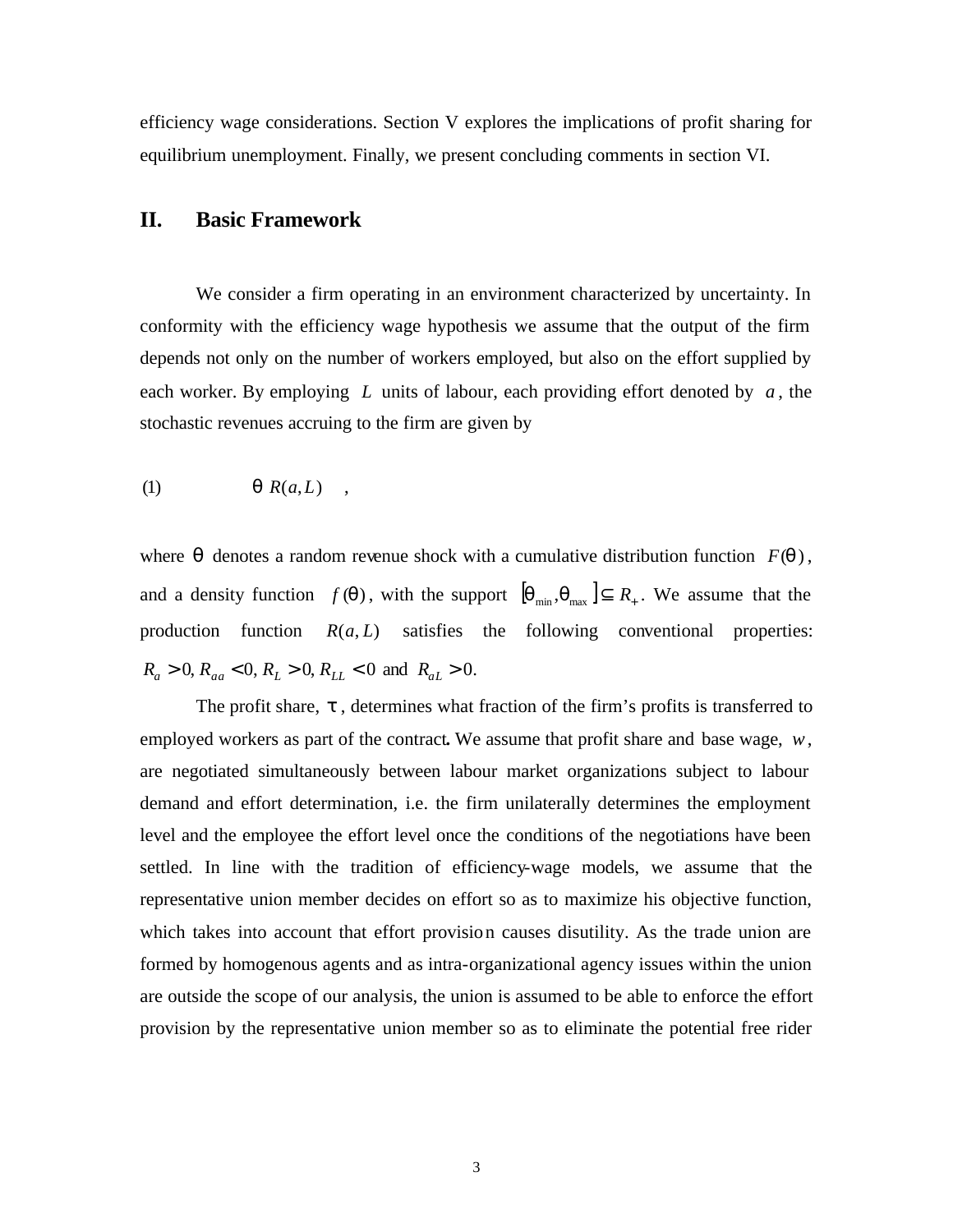problems.<sup>1</sup> At the stage of the base wage and profit share negotiations the negotiated partners hold rational expectations regarding how the outcome of the bargaining will impact on employment and effort.

We summarize the timing of the decisions made by the firm, the union and the representative union member in Figure 1. In the subsequent sections we turn to the analysis of the decisions taking place at the different stages of the firm-union interaction by solving the game in reverse order.



**Figure 1: Time sequence of decisions**

#### **III. Labour Demand and Equilibrium Effort**

We assume that the firm finances its activities by equity financing so that the effective cost of labour is  $(1+r)wL$ , where *w* denotes the wage rate and *L* is employment. From the firm's point of view r denotes the opportunity cost of capital. Under these circumstances the firm decides on employment *L* so as to maximize the expected profits

(2) 
$$
Ep(a,L) = \int_{q_{\min}}^{q_{\max}} (qR(a,L) - w(1+r)L)f(q)dq
$$

l

 $1$  If we were to apply an alternative formulation where individual efforts were not directly observable and workers were heterogenous, group punishment or reward schemes would have to be used for enforcement (see e.g. Holmström (1982)).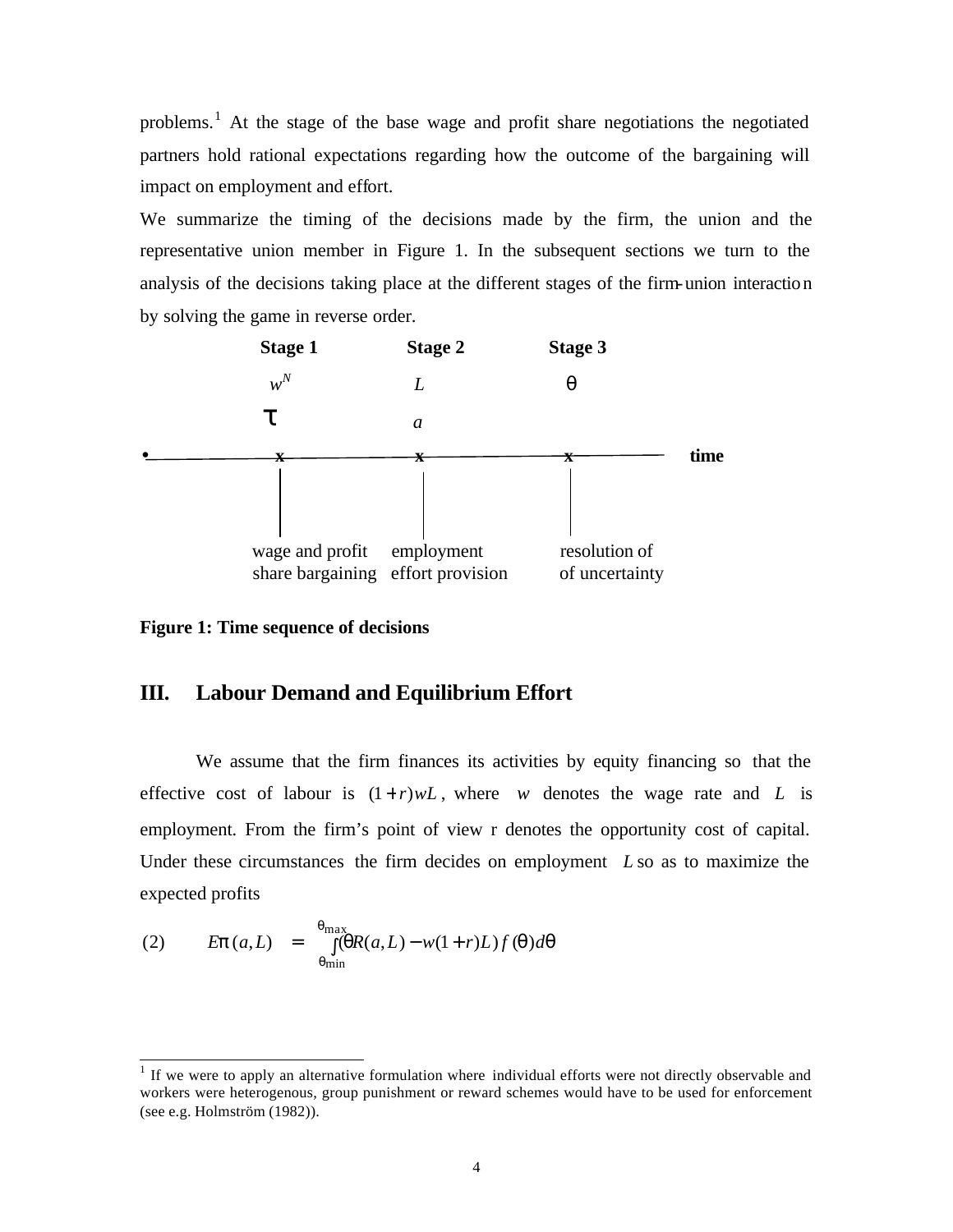Conditional on the negotiated base wage and profit share contract the representative employed union member makes the effort decision in order to maximize the expected utility

(3) 
$$
Eu(a, L) = w + \frac{t}{L} \int_{q_{\text{min}}}^{q_{\text{max}}} \left( qR(a, L) - w(1+r)L \right) f(q) dq - g(a),
$$

where the increasing and convex function  $g(a) (g'(a), g''(a) > 0)$  is a monetary representation of the disutility of effort.

The optimal combination of employment and effort provision is determined by the system of first-order conditions

(4) 
$$
\int_{q_{\min}}^{q_{\max}} \boldsymbol{q} R_L(a, L) f(\boldsymbol{q}) d\boldsymbol{q} - w(1+r) = 0
$$

and

(5) 
$$
\frac{t}{L} \int_{q_{\min}}^{q_{\max}} \int_{q_{\min}}^{R_a} R_a(a,L) f(q) dq - g'(a) = 0.
$$

According to equation (4) the firm chooses the employment level so as to equalize the expected marginal return from labour (the term  $q R_L(a,L)$ ) to the effective wage cost (the term  $w(1+r)$ ). Equation (5) characterizes the determination of effort by a representative employee so as to equalize the marginal benefit to the marginal disutility of effort.

In order to highlight the economic mechanisms involved as transparently as possible we make the following two assumptions regarding the functional forms of the production technology and the disutility of employee effort.

For the production technology we make

**Assumption R:** *The technology is assumed to satisfy*

$$
R(a,L) = \frac{(a L)^a}{a} .
$$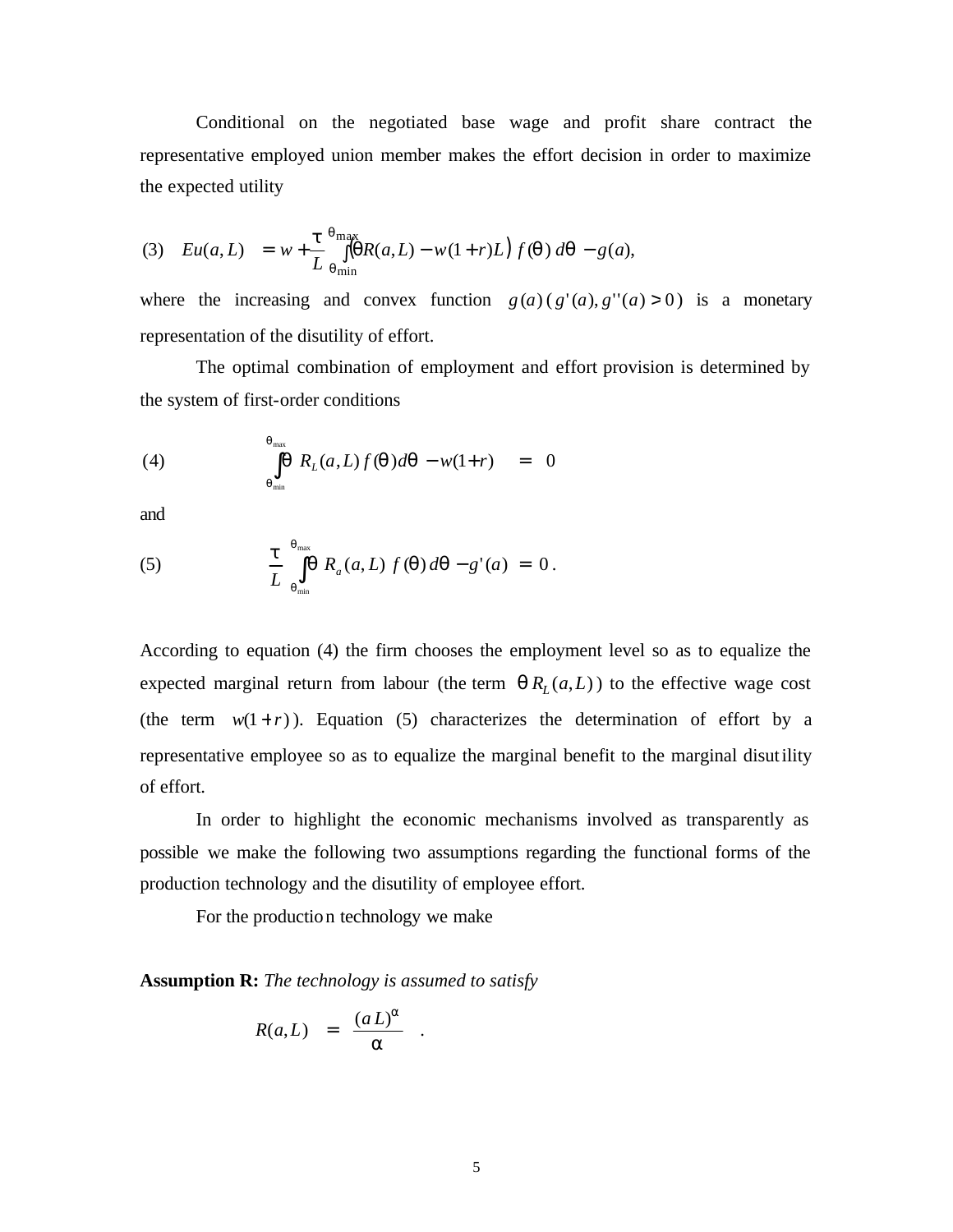The parameter  $\boldsymbol{a}$  is restricted to  $0 < \boldsymbol{a} < 1$ . Thus specification (R) describes a concave production function exhibiting decreasing returns to scale with effort and employment, separated as complementary production factors.

For the disutility of employee effort we make

**Assumption G**: *The disutility of effort belongs to the class of iso-elastic functions*   $g(a) = g a^{1/g}$  with  $0 < g < 1$ .

This lies in conformity with the earlier discussion according to which the disutility of effort can be captured through an increasing and convex relationship.

Under assumptions R and G the equilibrium condition (4) with respect to the employment decision can be simplified to yield  $a^a L^{a-1} \overline{q} = w(1+r)$ , where  $\overline{q}$ denotes the expected value of revenue shock. This can be written as follows

(6) 
$$
L^* = \bar{q}^h [w(1+r)]^{-h} a^{h-1},
$$

where  $h = 1/(1-a)$  denotes the direct wage elasticity of labour demand. According to (6) labour demand depends negatively on the effective labour cost and positively on the effort of employees.

 Analogously, under the assumptions made we can rewrite (5) according to  $(aL)^{a-1}$   $\overline{q} = a^{\frac{1}{g}-1}$ .  $\mathbf{t}(aL)^{a-1}$   $\overline{\mathbf{q}} = a^{\overline{\mathbf{g}}^{-1}}$ . Thus, the optimal effort is found to be given by

(7) 
$$
a^* = [t w (1+r)]^g
$$

We can now summarize our characterization of the optimal combination of employment and effort provision in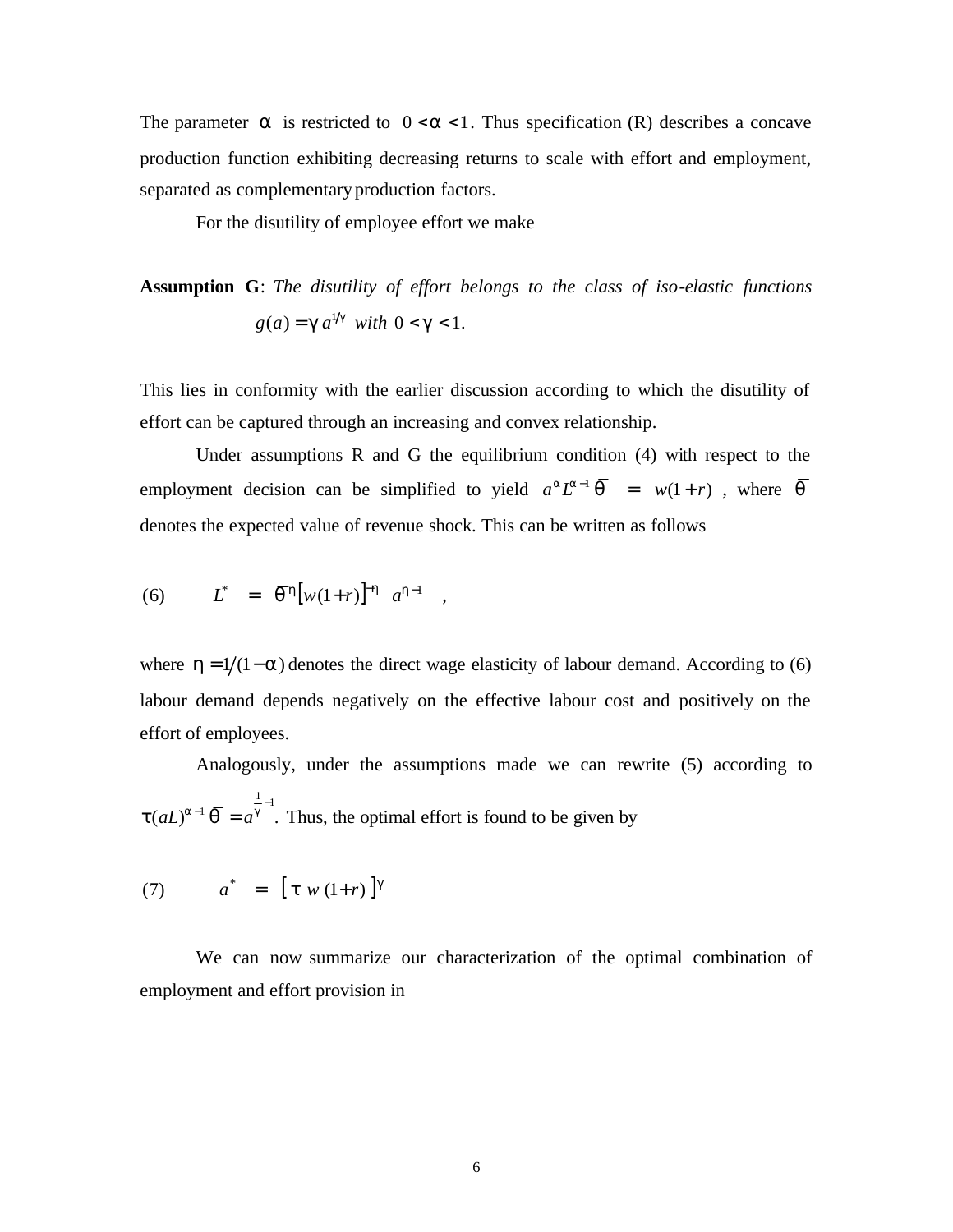**Proposition 1** *Labour demand depends negatively on the effective labour cost and positively on the effort of employees, while effort by employees depends positively on the profit share, the base wage as well as the cost of capital.*

Equation (6) suggests that labour demand does not *directly* depend on profit sharing, which lies in conformity with empirical evidence (see e.g. Wadwani and Wall (1990)) and Cahuc and Dormont (1997)). Instead profit sharing enhances productivity by stimulating effort provision and through that mechanism profit sharing might possibly promote employment. The effective wage cost,  $w(1+r)$ , impacts negatively on labour demand and in the presence of profit sharing this increases the returns of effort provision**.**  From (7) we can conclude that the optimal effort provision depends on profit sharing in a way, which reminds of the principal-agent literature. These aspects have not previously been explored in the literature concerning union-firm wage bargaining.

Some aspects of the interactions between wage bargaining and efficiency wage considerations have previously been analyzed in Lindbeck and Snower (1991), Sanfey (1993), Summers (1988) and Garino and Martin (2000). In contrast to our analysis, in these papers the effort function is assumed ad hoc and it not derived from optimal behaviour. In Hendricks and Kahn (1991) the effort function is derived from optimal behaviour, but they do not explore the implications for equilibrium unemployment, which is our focus. Alterburg and Straub (1998) incorporate the efficiency wage considerations derived from optimal behaviour into an extended shirking model of the Shapiro-Stiglitz (1984) type with decentralized union bargaining. In such a context they study the relationship between aggregate labour market equilibrium and the benefit-replacement ratio. Like us they abstract from potential free-rider problems associated with effort determination, but they do not explore the employment implications of profit sharing. Bulkley and Myles (1996) have also studied the interaction between union power and shirking, but they confine attention to a partial equilibrium analysis.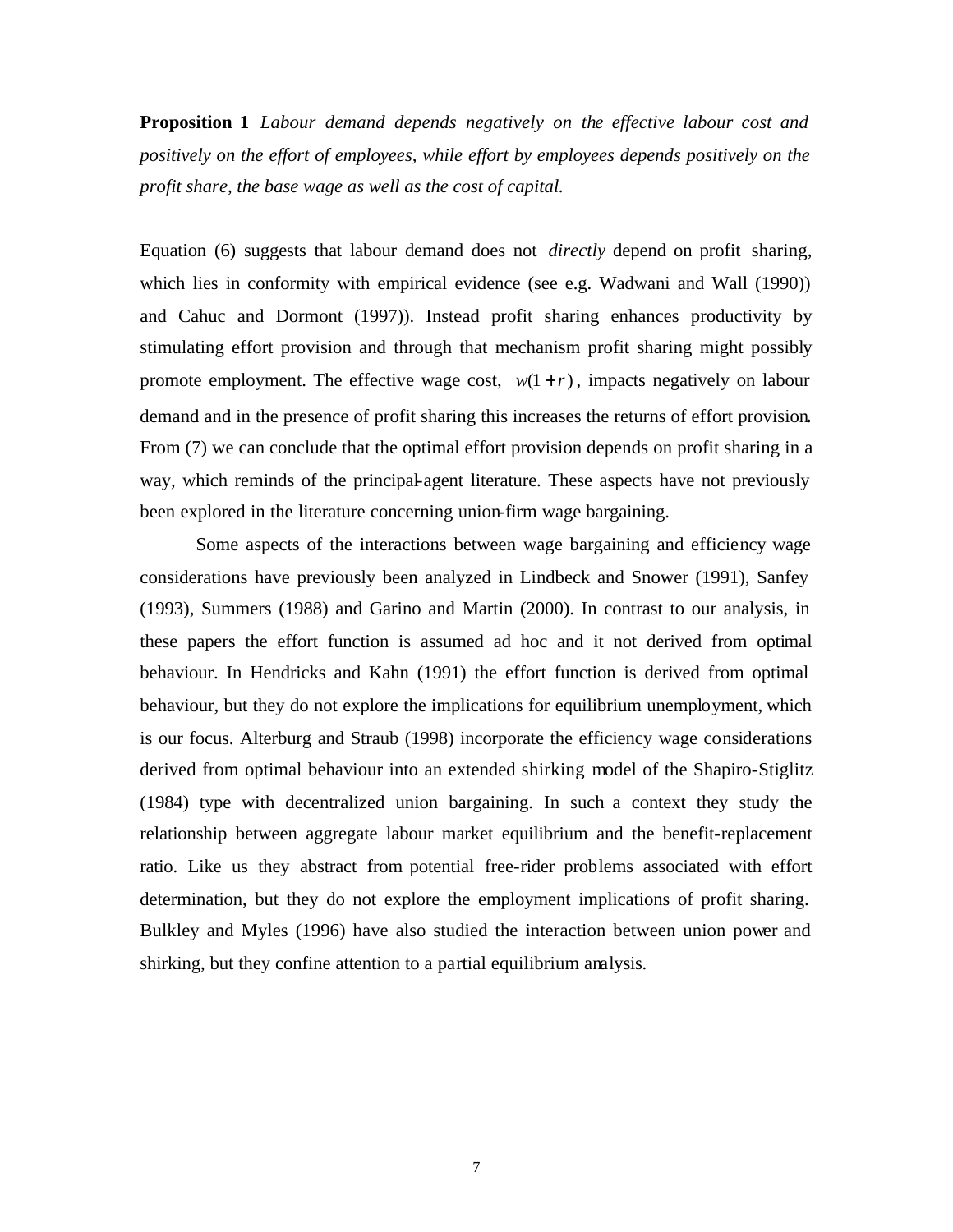#### **IV. Base Wage and Profit Share Negotiation**

We now turn to analyze the base wage and the profit share negotiations. We apply the Nash bargaining solution within the context of the 'right-to-manage' approach according to which employment is unilaterally determined by the firm, whereas effort is provided subject to the discretion of employees.

We denote the relative bargaining power of the union by  $\boldsymbol{b}$ , and that of the firm by (1−*b* ). In line with (3) the objective function of the trade union can be written as

$$
E\hat{U} = L\left[w + \frac{t}{L}E\mathbf{p}\right] + (N - L)b - Lg(a),
$$

where the first term captures the benefits from employment to employed workers, the second term the benefits for unemployed union members and the last term denotes the disutility of effort for employed union members. We assume that the threat points of the union and the firm are  $EU^{\circ} = Nb$  and  $Ep^{\circ} = 0$ , respectively. Thus, the difference  $EU = EU(a^*, L^*) = E\hat{U} - EU^{\circ}$  denotes the expected rent of the union relative to the threat point. At the stage of bargaining the expected profits and the expected rent of the union are evaluated at the equilibrium combination of effort and employment.

Applying the traditional Nash bargaining solution the negotiating parties decide on *w*and *t* in order to maximize

(8) 
$$
\Omega = [EU]^b [(1-t)Ep]^{1-b}
$$

subject to the labour demand (6) and the effort determination (7). In the Nash maximand (8)  $E\mathbf{p} = E\mathbf{p}(a^*, L^*)$  denotes the expected profit of the firm adjusted with the factor (1−*t* ) in order to take the impact of profit sharing into account.

In anticipation of the equilibrium with respect to effort provision and employment the expected profit of the firm is given by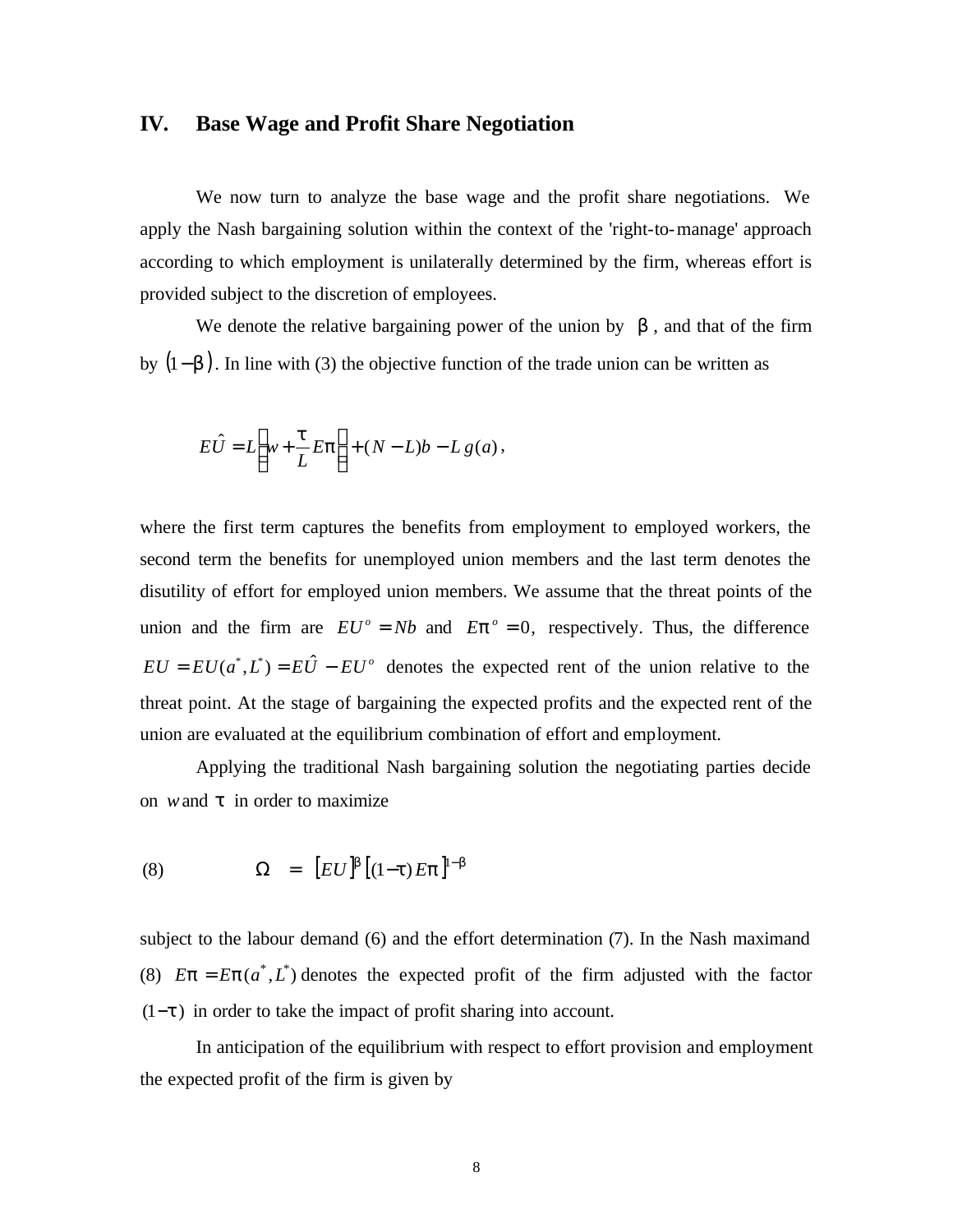(9) 
$$
E\mathbf{p} = \frac{1}{\mathbf{h} - 1} w (1+r) L^*,
$$

The calculation of the union's expected rent captures the idea that all the N workers have incentives to seek employment. Those union members who are left unemployed due to the limitations of the firm's production enjoy the outside option b. Thus the rent of the union, EU, is calculated to be

(10) 
$$
EU = EU(a^*, L^*) = L^* \left[ w - b + \frac{t}{L} E p(a^*, L^*) - g(a^*) \right].
$$

The Nash bargaining solution has to satisfy the following first-order conditions

(11*a*) 
$$
\mathbf{b} \frac{EU_w}{EU} + (1-\mathbf{b}) \frac{Ep_w}{Ep} = 0
$$

(11*b*) 
$$
\boldsymbol{b} \frac{EU_t}{EU} + (1 - \boldsymbol{b}) \frac{Ep_t}{Ep} - \frac{1 - \boldsymbol{b}}{1 - \boldsymbol{t}} = 0
$$
,

where the subscripts  $w$  and  $t$  denote the partial derivatives with respect to the wage rate and the profit share, respectively.<sup>2</sup> According to equations (11a) and (11b) the Nash bargaining wage rate and profit share are affected by the relative bargaining powers as well as by the relative effects of the wage rate and profit share on the objective functions of the negotiating agents. We find that the Nash bargaining solution,  $w^N$ , can be expressed through the implicit representation

(12) 
$$
w^N = \frac{1 + \frac{b}{h^* - 1}}{1 + \frac{t (1+r)}{h - 1}} b + \frac{1}{1 + \frac{t (1+r)}{h - 1}} g(a^*),
$$

where  $h^* = -\frac{W E_w}{I^*} = h - (h - 1)g$ \* =  $-\frac{W L_w^*}{W} = h - (h -$ *L*  $wL^*_{w \to w} = h - (h-1)g$  denotes the total wage elasticity of labour demand, which incorporates both the direct negative employment effect of an increased wage and the indirect positive effect whereby by a wage increase stimulates effort provision.

In general, and unlike the earlier literature, (12) captures the idea that profit sharing has two opposite effects on the negotiated base wage. On the one hand, it tends to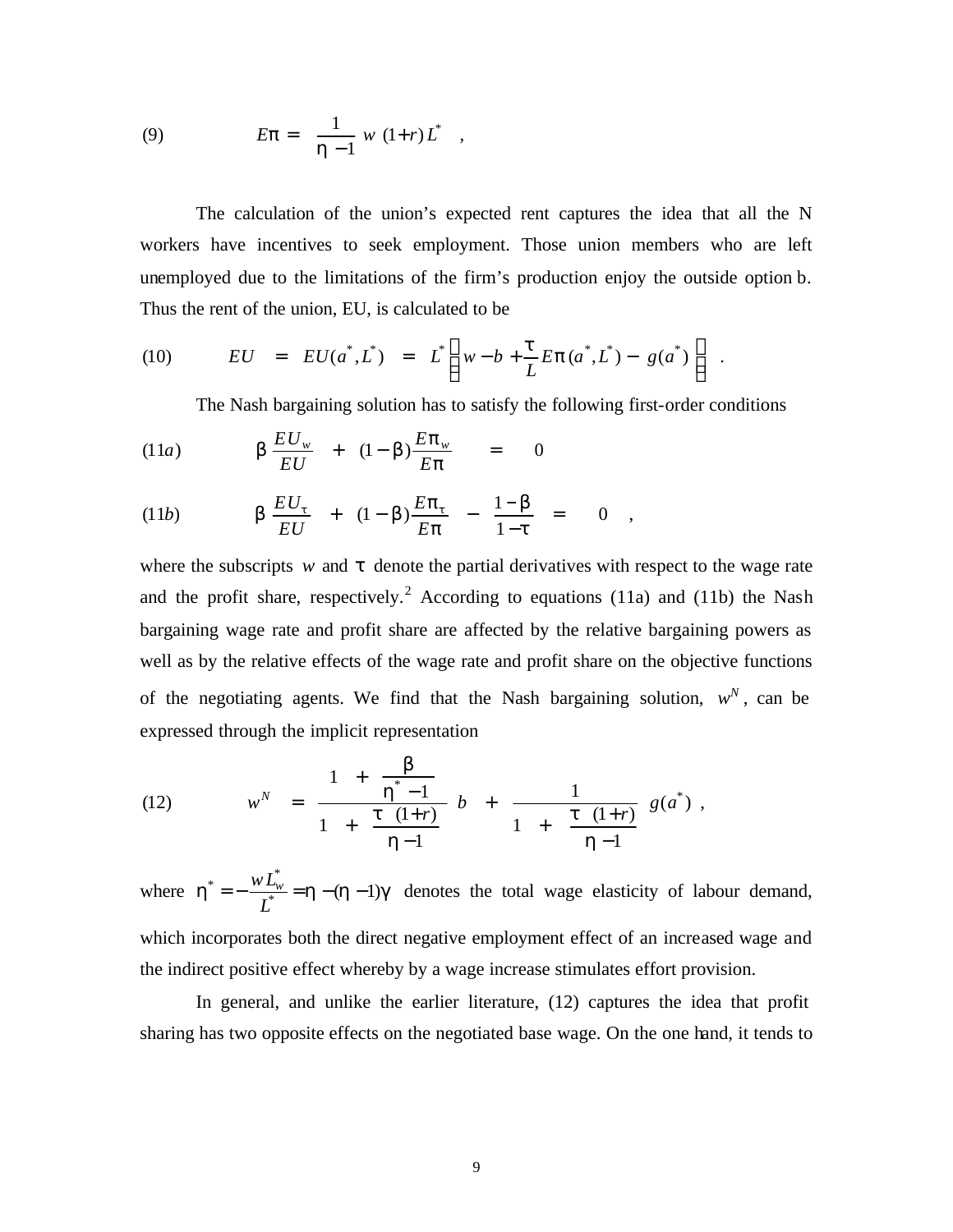induce wage moderation as part of the compensation is shifted to the performance-related profit share. On the other hand, the effort-enhancing effects of profit sharing will also increase the costs of effort provision (the term  $g(a^*)$ ) and thereby increase the "individual rationality" constraint of each union member**,** which will have a positive effect on the wage rate. By substituting (7) into (12) the Nash bargaining solution can be expressed in the explicit form according to

(13) 
$$
w^{N} = \frac{1 + \frac{b}{h^{*} - 1}}{1 + t (1+r) \left[\frac{1}{h - 1} - g\right]} b
$$

For the details of the calculations leading to (13) we refer to Appendix A. We can infer from (13) that the negotiated wage rate is proportional to the outside option b, increasing in the bargaining power of the union, and decreasing as a function of the total wage elasticity of labour demand. These effects coincide with those of conventional wage bargaining models except for the generalization that the total elasticity of labour demand incorporates an efficiency wage aspect. This effect will increase the base wage through the added disutility of effort. Under the plausible assumption that the wage-moderating effect dominates relative to the cost of effort provision, i.e. if (*h* −1)*g* < 1, we can now summarize our analysis in

**Proposition 2:** *The Nash bargaining solution for the negotiated base wage is proportional to the outside option available to the union, increasing in the bargaining power of the union, and decreasing in the total wage elasticity of labour demand. Furthermore, profit sharing will moderate the negotiated base wage if*  $(h−1)g < 1$ *.* 

The negotiated base wage (13) represents a generalization along several dimensions relative to the traditional Nash bargaining solution. Our analysis with the Nash

<sup>&</sup>lt;sup>2</sup> We assume that the sufficient second-order conditions for the Nash bargaining solution (i)  $\Omega_{ww}$ ,  $\Omega_{tt} < 0$  and (ii)  $\Omega_{ww} \Omega_{tt} - \Omega_{wt} \Omega_{tw} > 0$  hold.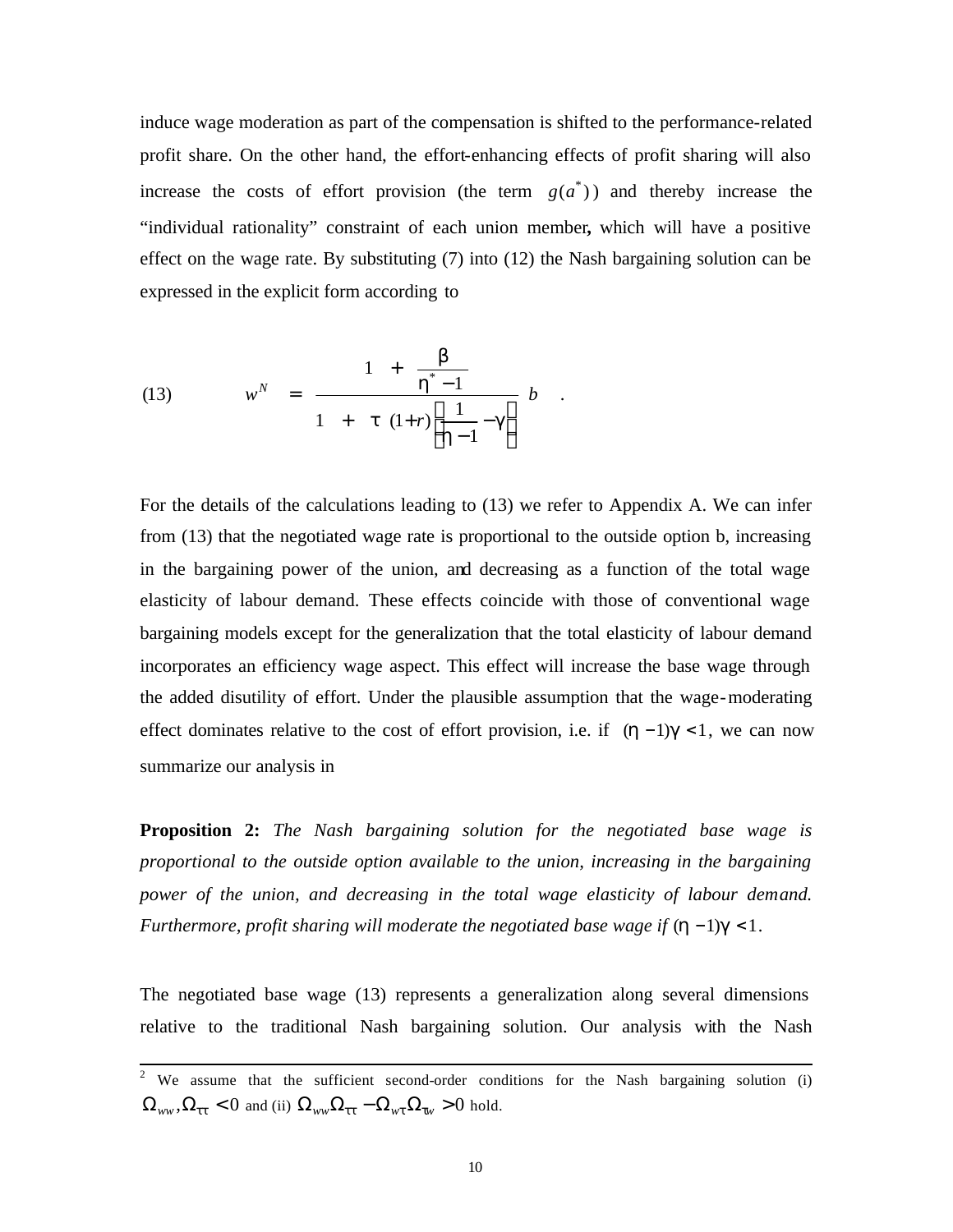bargaining solution (13) simultaneously includes efficiency wage considerations like in Altenburg and Straub (1999), Bulkley and Myles (1996), Lindbeck and Snower (1991) and Sanfey (1993) and the price of capital like in Koskela, Schöb and Sinn (1998). But these models do not include profit sharing as an incentive device. The effect of profit sharing on the wage rate is analyzed in Holmlund (1991), but his model does not incorporate the important effort aspect of profit sharing.

The generalized Nash bargaining solution (13) implies several interesting special cases enabling interesting comparisons to relative to the existing knowledge from the literature. We now turn to consider these special cases one by one.

Firstly, in the absence of efficiency wage considerations we can reformulate (13) according to

(14) 
$$
w^N = \frac{1 + \frac{b}{h-1}}{1 + t (1+r)} b.
$$

Thus, in the absence of efficiency wage considerations the wage-moderating effect of profit sharing is stronger as it is not reduced through the increased cost of effort provision. In this case the total wage elasticity of labour demand is reduced to the conventional elasticity.

Secondly, if all the bargaining power lies with the union  $(b = 1)$ , the Nash bargaining solution is simplified to the monopoly union solution

.

(15) 
$$
w^{M} = \frac{\frac{h^{*}}{h^{*}-1}}{1 + t (1+r)\left[\frac{1}{h-1}-g\right]} b
$$

In particular, (15) demonstrates explicitly how efficiency wage considerations and profit sharing impact on the optimal wage setting of a monopoly union. Profit sharing will reduce the base wage, while efficiency wage considerations will raise it. In the absence of efficiency wage considerations and profit sharing, (15) implies the well-known monopoly

$$
\text{ wage } w^M \big|_{g=0, t=0} = \frac{h}{h-1} b \quad .
$$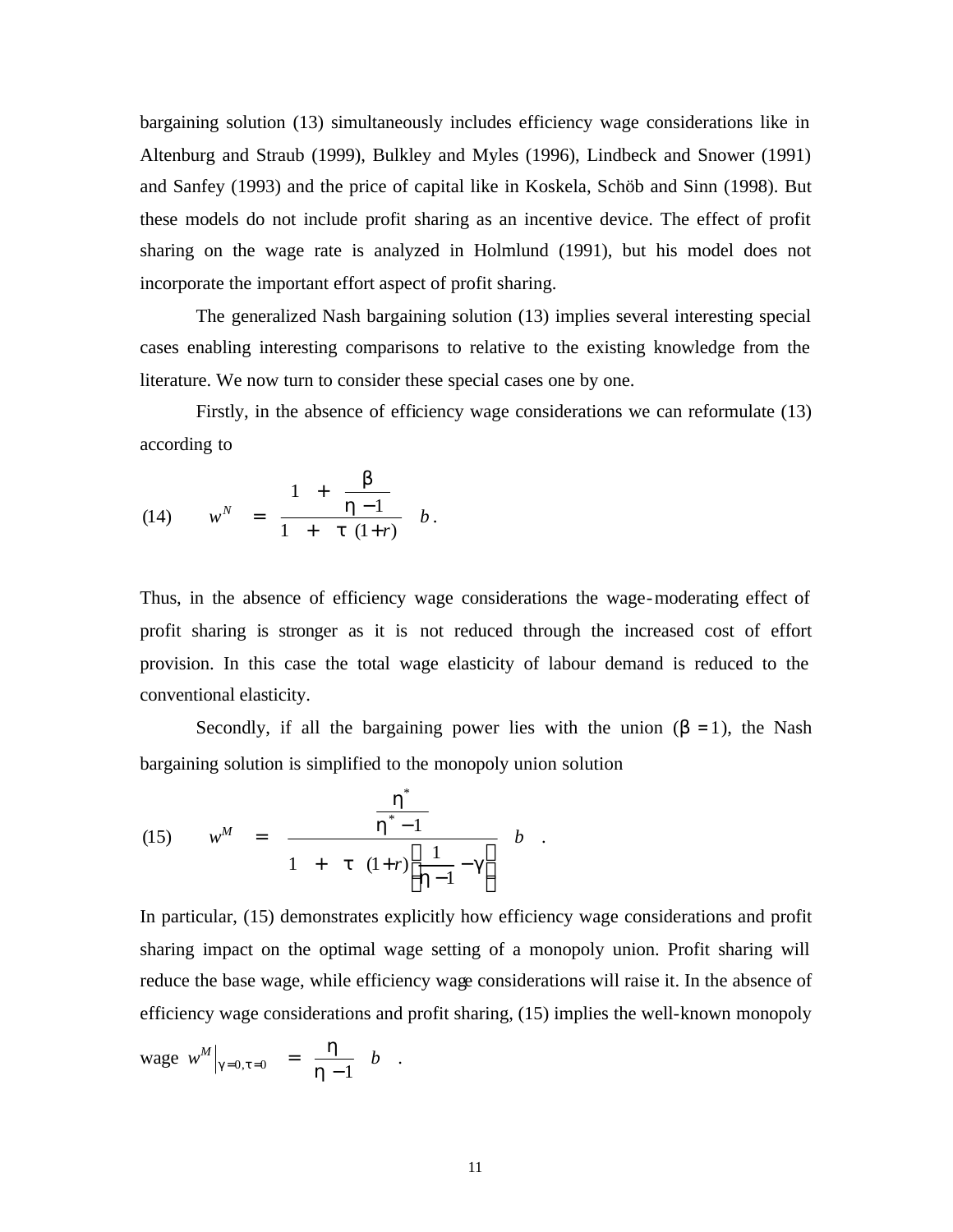Thirdly, if all the bargaining power lies with the firm  $(\mathbf{b} = 0)$ , the wage would be determined so as to maximize the expected profits. From (13) this case yields

(16) 
$$
w^{C} = \frac{1}{1 + t (1+r) \left[\frac{1}{h-1} - g\right]} b
$$

According to (16) introduction of profit sharing makes it possible to reduce the base wage of the workers even below the outside option.

In terms of profit sharing we can solve the equation defined by the first-order condition (11b) to yield the following implicit representation of the negotiated profit share

(17) 
$$
\mathbf{t}^{N} = \frac{(\mathbf{h} - 1)\mathbf{g} + \mathbf{b}(1 - X)}{1 + (\mathbf{h} - 1)\mathbf{g} - \mathbf{b}X}
$$
  
where  $0 < X = \frac{1}{1 + \frac{A}{A - 1} \mathbf{t}(1 + r) \left[\frac{1}{\mathbf{h} - 1} - \mathbf{g}\right]} < 1$  with  $A = \frac{1 + \frac{b}{\mathbf{h}^{*} - 1}}{1 + \mathbf{t}(1 + r) \left[\frac{1}{\mathbf{h} - 1} - \mathbf{g}\right]}$  denoting

the mark-up whereby the negotiated base wage  $w^N$  exceeds the outside option *b*. For the details of the calculations leading to (17) we refer to Appendix B. From (17) we can directly infer that the negotiated profit share is an increasing function of the union's bargaining power, i.e.  $\frac{6\epsilon}{2\epsilon} > 0$ . ∂ ∂ *b t N* In particular, by allocating the bargaining power completely to the firm or to the union we obtain the following two special cases:

(18) 
$$
0 < t^c|_{b=0} = \frac{(h-1)g}{1+(h-1)g} < 1
$$
 and  $t^M|_{b=1} = 1$ .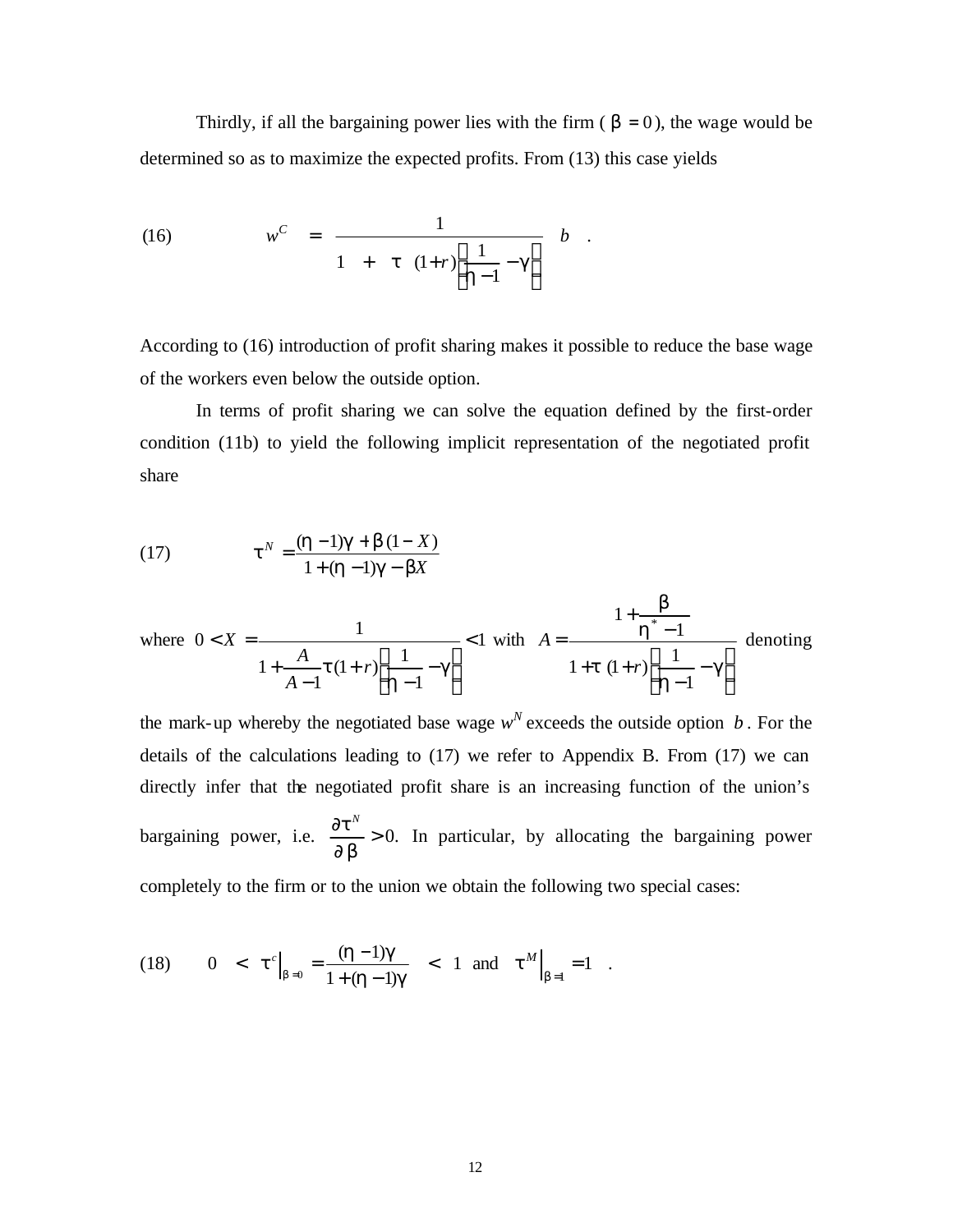In its general implicit form (17) represents a polynomial equation of the third degree. In general, we can guarantee the existence of solutions to such equations, but an explicit characterization of the roots might often be very cumbersome.

We can nowsummarize our general analysis of the negotiated profit share by

**Proposition 3**: *The Nash bargaining solution for the profit share, characterized in implicit form by (17), is increasing in the bargaining power of the union, and it also depends on the wage elasticity of labour demand, the elasticity of disutility of effort as well as on the cost of capital.*

We can exemplify (17) for the case with  $h = 2$ . In this case (17) is reduced to the following quadratic equation:

(19) 
$$
t^2 + \frac{g+1-b-(1+r)(1-g)(1+b)}{2(1+r)(1-g)}t - \frac{g}{2(1+r)(1-g)} = 0,
$$

the explicit solution of which can be easily be characterized. For example, it can be verified that  $t = 1$  for the special case with  $\mathbf{b} = 1$ .

#### **V. Profit Sharing and Equilibrium Unemployment**

After having solved the sequence of decisions from a partial equilibrium perspective we now move on to explore the implications of profit sharing on equilibrium unemployment in a general equilibrium framework. Our goal is to characterize the equilibrium unemployment as a function of the institutional features of the labour market, in particular the labour market imperfections and the coverage of the unemployment benefit system in terms of the benefit-replacement ratio.

Until now our wage bargaining analysis has referred to a representative industry, say i. By (13), for each representative industry the generalized Nash bargaining solution has the form

$$
(20) \t\t w_i^N = A_i b
$$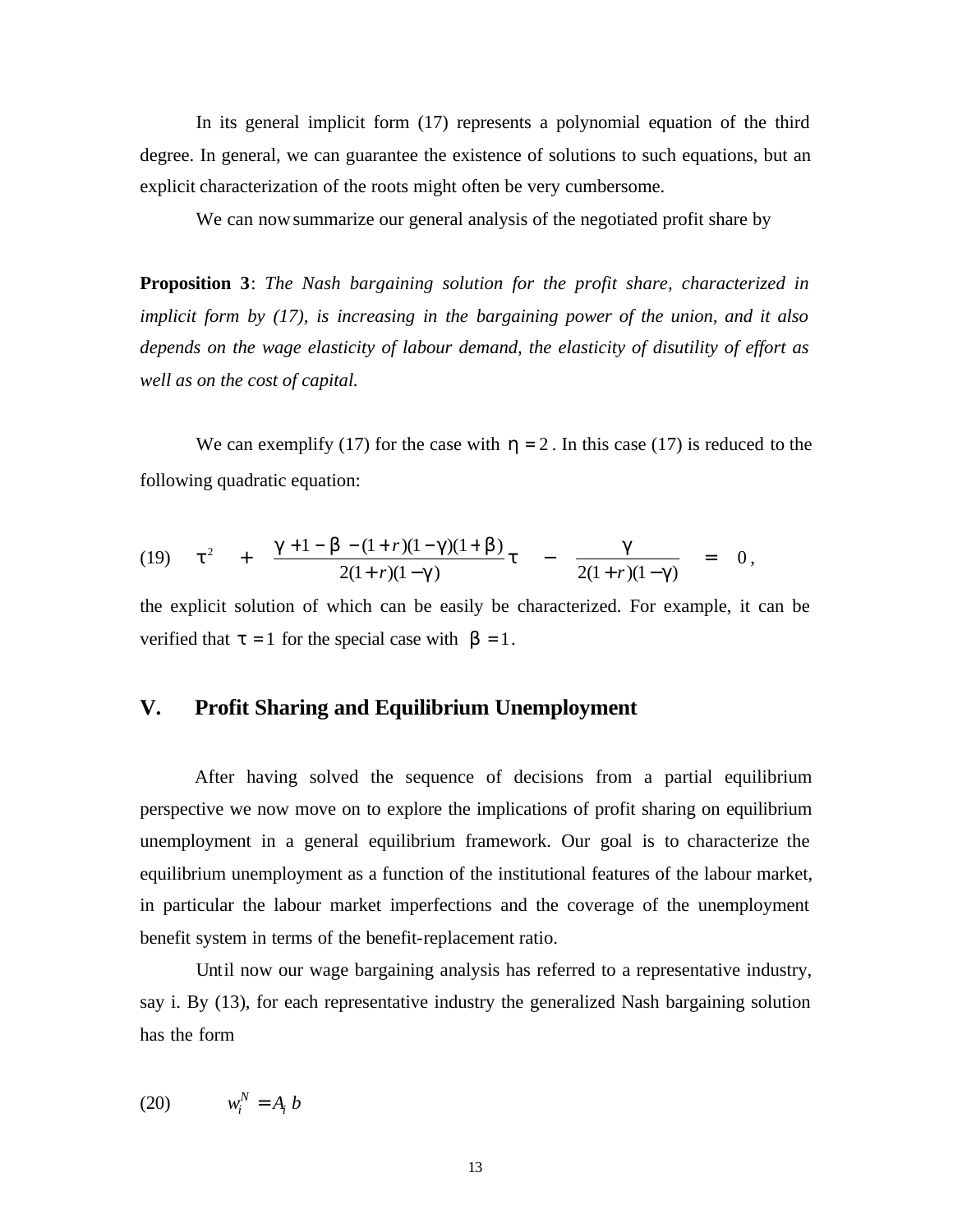where the wage mark-up  $A_i$  is defined by

(21) 
$$
A_{i} = \frac{1 + \frac{b}{h^{*} - 1}}{1 + t (1+r) \left[\frac{1}{h - 1} - g\right]}
$$

For simplicity we focus on an economy with identical industries so that  $A_i = A$ .

In a general equilibrium context the term  $\bar{b}$  should be re-interpreted to be the relevant outside option. We specify the outside option as

.

(22) 
$$
b = (1-u)\left(w^{N} + \frac{t}{L}E\mathbf{p}\right) + u B ,
$$

where *u* denotes the unemployment rate, *B* the unemployment benefit and  $w^N$  is the negotiated wage rate in all the identical industries [for a standard justification we refer to, for example, Layard et. al. (1991), pp. 100-101]. The formulation (21) captures the idea that all the identical industries adopt profit sharing so that an unemployed worker faces the probability *(1-u)* of being employed in another industry, which makes use of a similar compensation scheme. We further restrict ourselves to the case of a constant replacement ratio  $q \equiv B/w^N$ .

We now formulate the following intuition-based conjecture for the employment effects of profit sharing in a general equilibrium context. In light of the Nash bargaining solution (13), profit sharing will have a wage-moderating effect, thereby contributing to a reduction in the outside option (21), and thus stimulating employment. On the other hand, increased profit sharing will add a direct positive effect to the relevant outside option, which will run counter to the wage-moderating effect. Finally, the unemployment compensation will add to the relevant outside option. If the benefit replacement ratio, *q*, is sufficiently high, the wage moderating effect of profit sharing makes it more likely that the overall effect of profit sharing is employment-enhancing. Thus, from the form of the relevant outside option in the general equilibrium context, we have reasons to conjecture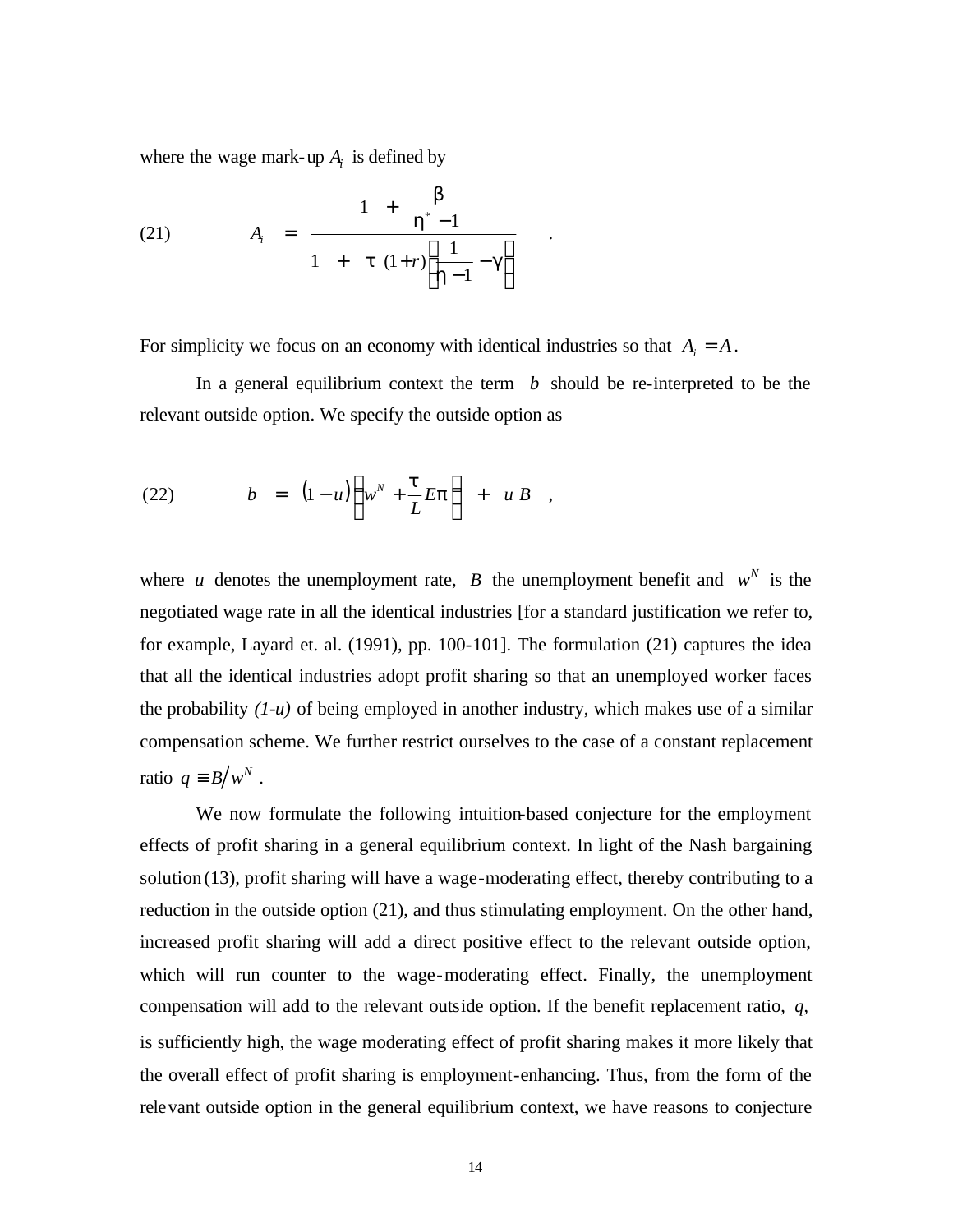that profit sharing could stimulate employment as long as the benefit replacement ratio is sufficiently high so as to make the wage-moderating effect of profit sharing dominate relative to its direct effect. Our formal analysis will, in fact, confirm this intuition.

Next we turn to the formal analysis. Combining (20), (22) and the assumption of a constant replacement ratio we find that the aggregate unemployment rate can be expressed according to

(23) 
$$
u^N = \frac{1 - \frac{1}{A} + \frac{t E p}{w^N L}}{1 - q + \frac{t E p}{w^N L}} = \frac{1 - \frac{1}{A} + \frac{(1+r)}{h-1}}{1 - q + \frac{(1+r)}{h-1}},
$$

where, by (21), I J  $\overline{\phantom{a}}$ L L L − −  $+$  t (1+ − + = *g h t h b* 1 1  $1 + t (1 + r)$  $1+\frac{b}{h^*-1}$ *r*  $A = \frac{A}{\sqrt{1 - A^2}}$  denotes the wage mark-up induced by

the labour market imperfections.

From (23) we can conclude that  $\frac{6u}{2} > 0$ ∂ ∂ *q u N* and  $\frac{0\mu}{2} > 0$ ∂ ∂ *A u N* **.** Hence, a higher benefit-replacement ratio and a higher wage mark-up, which is a positive function of the trade union's bargaining power and a negative function of the total wage elasticity of labour demand, will increase equilibrium unemployment. Further, differentiating (23) with respect to *t* we find that

(24) 
$$
\frac{\partial u^N}{\partial t} = -\frac{(1+r)q}{h-1} + \frac{A_t}{A^2} + \frac{(1+r)}{A(h-1)} \left[ 1 + \frac{t A_t}{A} \right],
$$

where  $A_t < 0$  and  $1 + \frac{C_1 \lambda_t}{4} = \frac{1}{C_1 \lambda_t^2} = 0$ 1  $1+t(1+r)\frac{1}{1}$  $1 + \frac{t A_t}{t} = \frac{1}{1}$ I  $\overline{\phantom{a}}$  $\overline{\phantom{a}}$ ŀ L  $\frac{1}{\cdot}$  – −  $+ t (1 +$  $+\frac{C_4}{T_0}$  = *g h t t <sup>t</sup> A*  $1 + t (1 + r)$  $\frac{A_t}{A_t}$  =  $\frac{1}{\sqrt{1-\frac{1}{2}}}$  > 0. Substituting this together with

the definitions of A and  $\mathbf{h}^*$  into (24) yields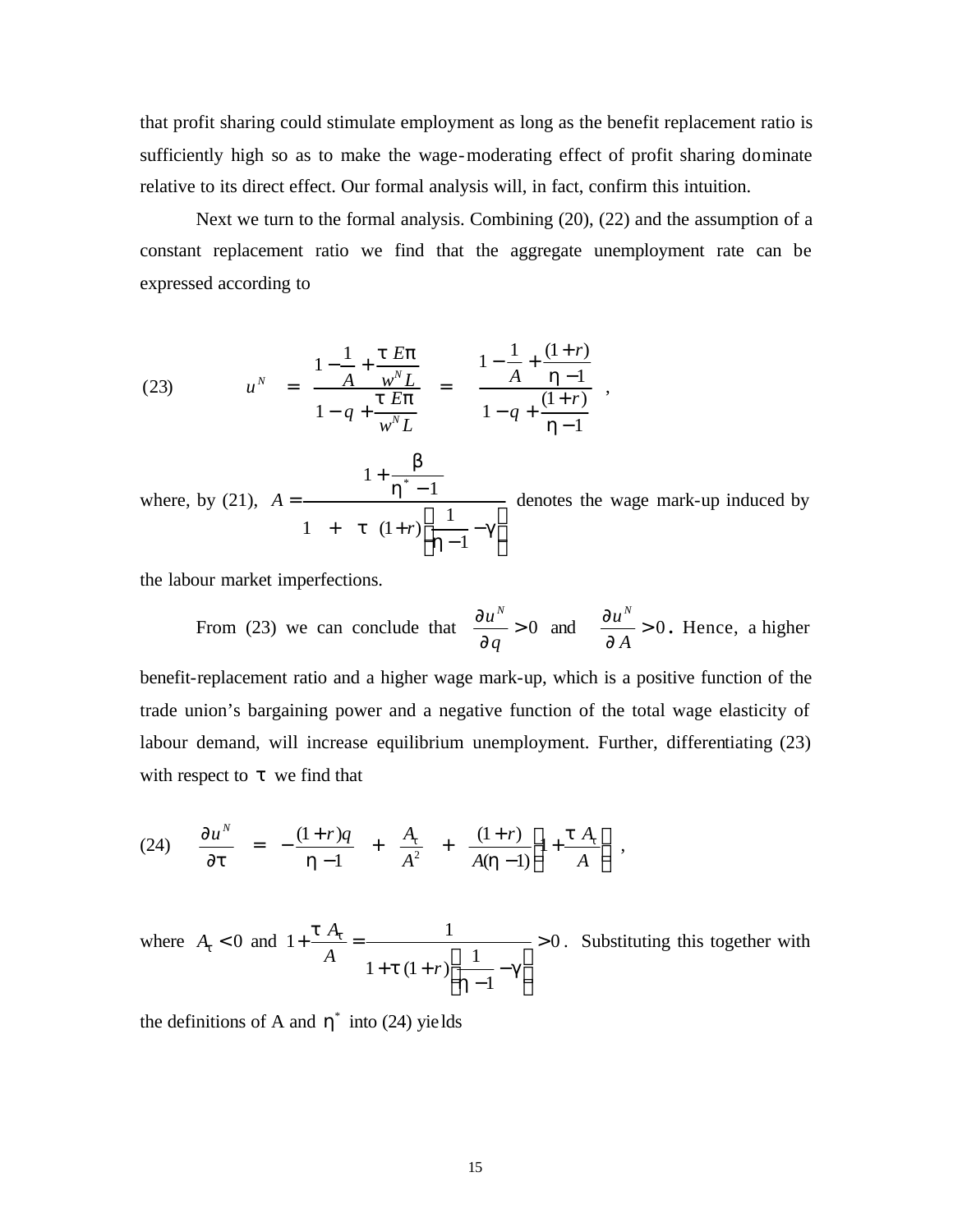(25) 
$$
\frac{\partial u^N}{\partial t} = \frac{(1+r)}{h-1} \left[ -q + \frac{g(h-1)}{1 + \frac{b}{(h-1)(1-g)}} \right].
$$

From (25) we can conclude that the following relationship between profit sharing and equilibrium unemployment holds:

(26) 
$$
\frac{\partial u^N}{\partial t} \begin{bmatrix} < \\ = \\ > \end{bmatrix} 0 \text{ if and only if } q \begin{bmatrix} > \\ = \\ < \end{bmatrix} g(\mathbf{b}, \mathbf{g}, \mathbf{h}) = \frac{\mathbf{g}(\mathbf{h}-1)}{1 + \frac{\mathbf{b}}{(\mathbf{h}-1)(1-\mathbf{g})}}.
$$

The function  $g(\mathbf{b}, \mathbf{g}, \mathbf{h})$ , defined in (26), is strictly decreasing as a function of **b**, strictly increasing as a function of *h* and strictly concave as a function of *g* . Moreover, it satisfies the boundary conditions  $g(\mathbf{b},0,\mathbf{h}) = 0$  and  $g(\mathbf{b},\mathbf{g},\mathbf{h}) \rightarrow 0$ , *as*  $\mathbf{g} \rightarrow 1$ .

From (26) we can conclude that the impact of profit sharing on equilibrium unemployment is determined by the interplay between labour market institutions (captured by  $\boldsymbol{b}$ ), labour market policy (captured by the replacement **atio** q), market conditions (captured by *h* ) as well as the disutility of effort (captured by *g* ).

We can summarize our analysis, which reached its culmination in (26), in

**Proposition 4:** *Higher profit sharing will reduce equilibrium unemployment if the benefit replacement ratio exceeds the threshold level*  $g(b,g,h)$ , while the reverse happens if the *benefit-replacement ratio is below this threshold. The threshold depends negatively on the bargaining power of the union and positively on the elasticity of labour demand, whereas the relationship between the threshold and the disutility of effort is nonmonotonic.*

Broadly speaking, we can conclude from (26) that higher profit sharing will reduce equilibrium unemployment under circumstances with sufficiently generous labour market policies, i.e. when both the benefit-replacement ratio and the relative bargaining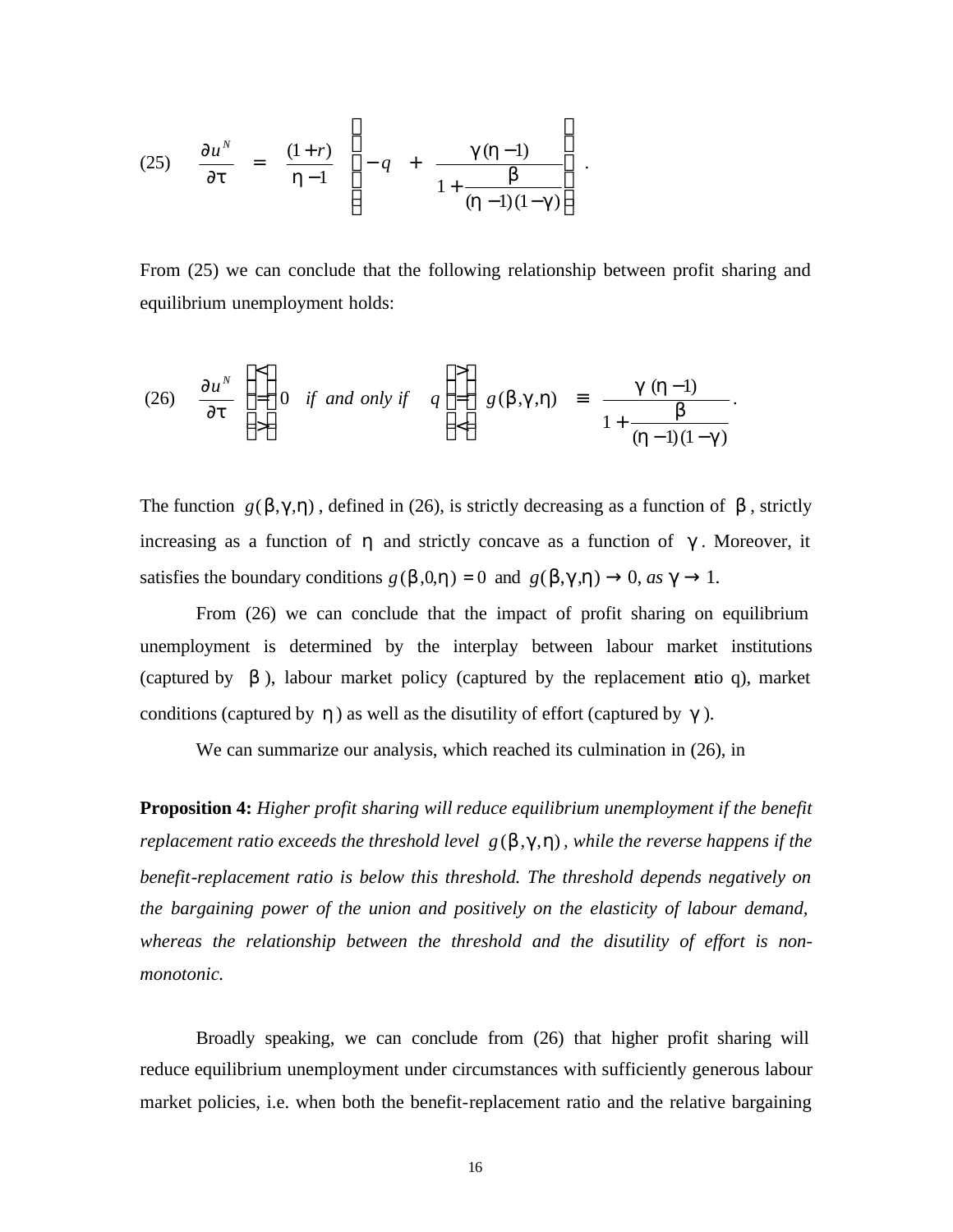power of trade unions are high. These circumstances are precisely those where the demand for employment-promoting policies are particularly high. Conversely, our model predicts that profit sharing might work very poorly as an employment-stimulating instrument, or even be a destructive from the point of view of employment, with sufficiently small labour market imperfections.

In Figures 1 and 2 we illustrate the threshold  $g(b,g,h)$  as a function of the labour market institution (captured by  $\boldsymbol{b}$ ), the labour market policy (captured by the replacement ratio q), the elasticity of effort (captured by *g* ) and the wage elasticity of labour demand (captured by *h*). On the upper side of the curves profit sharing serves as an instrument, which reduces equilibrium unemployment, while on the lower side the reverse happens. In Figure 1 the threshold  $g(b,g,h)$  is drawn for three different values of *g* with a fixed value of *h*. In particular, Figure 1 illustrates that the threshold  $g(b,g,h)$  is non-monotonic as a function of *g* as these curves may intersect. In Figure 2 we illustrate the impact of *h* on the threshold  $g(b,g,h)$  by drawing this threshold for three different values of *h* , while keeping the value of *g* fixed.

From the comparative statics properties of  $g(b,g,h)$  we can directly draw the conclusion that profit sharing is more likely to stimulate employment the higher is the bargaining power of the trade union or the higher is the replacement ratio. Furthermore, profit sharing will always promote employment as we approach the limit case of effort costs approaching zero. Conversely, profit sharing can never be employment-enhancing in the absence of an institution of unemployment compensation.

We can summarize the policy lesson to be drawn from Proposition 4 as follows. Profit sharing is an employment-enhancing instrument in environments with sufficiently 'rigid' labour market institutions in the sense of sufficiently high benefit replacement ratios and sufficiently strong bargaining power of the trade unions. Under these circumstances the employment-enhancing effect of profit sharing can be seen as a consequence of its wage-moderating effect. Profit sharing is more likely to stimulate employment the larger are the labour market imperfections in the sense of higher wage mark-ups.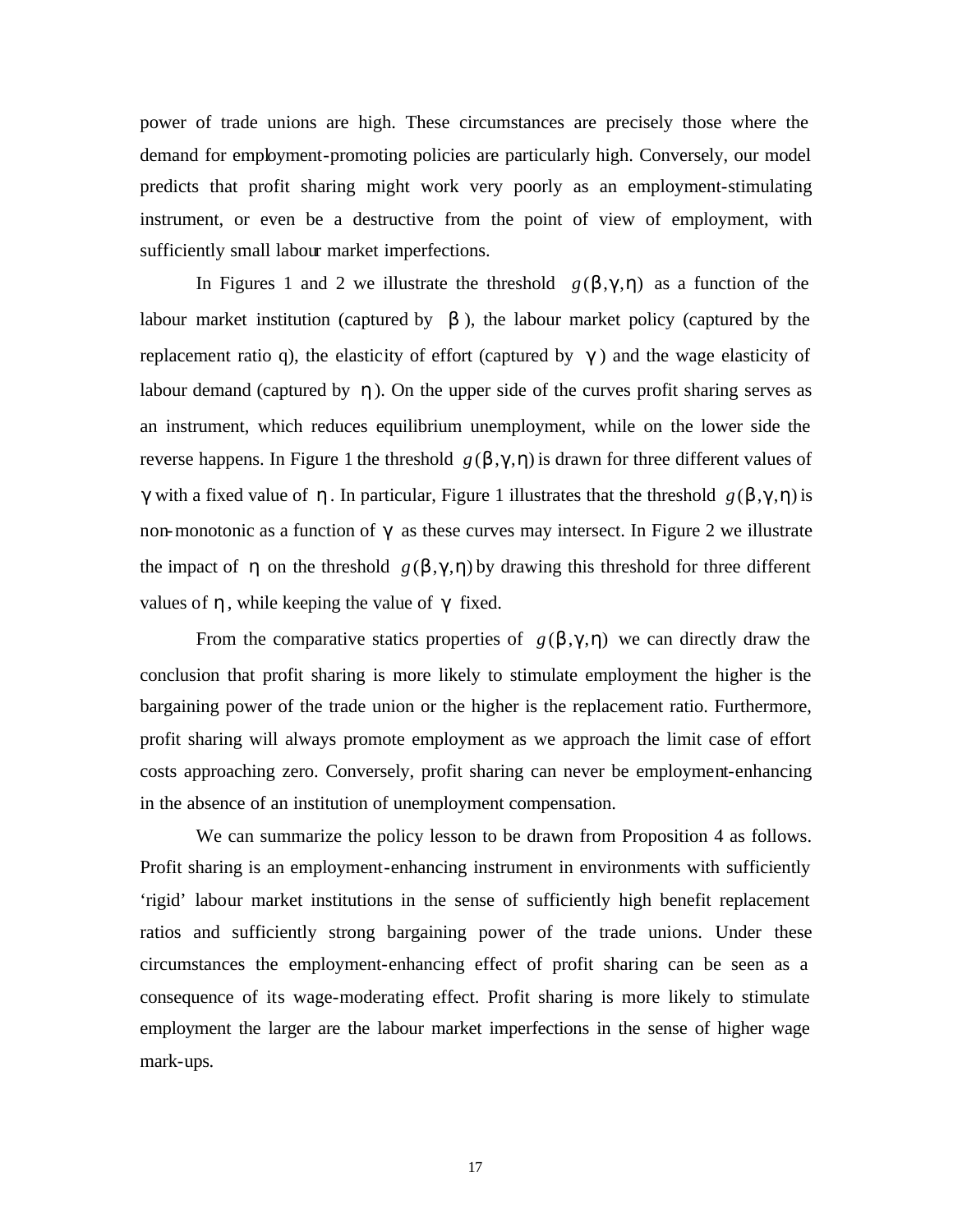Our results, characterized in proposition 4, add new dimensions to the literature. We have shown that the impact of profit sharing on equilibrium unemployment depends on the relationship between the benefit replacement ratio and its critical value, which in turns depends on the mark-up factor, the wage elasticity of effort and the wage elasticity of labour demand. This critical value is a decreasing function of the labour market imperfections. Thus, increased labour market imperfections will increase the potential for profit sharing as employment-enhancing instrument. By emphasizing how the employment consequences of profit sharing depend on the interplay between labour market polices and labour market imperfections we add an important element to the policy-oriented literature. This literature (see, for example, Holmlund (1991) or Layard and Nickell (1990)) has referred to particular properties of the production technology, in particular the elasticity of substitution between labour and capital, as the decisive features for evaluations of the employment implications of profit sharing. In their models profit sharing would have no effect on equilibrium unemployment in the absence of efficiency wage considerations if the firms operate with a Cobb-Douglas technology**.** 

#### **VI. Conclusions**

This study has offered a unified framework for simultaneously analyzing the determination of employment, effort provided by employed union members, wages, and profit sharing under uncertainty generated by a stochastic revenue shock. We initially showed that employment depends negatively on the effective labour cost. The effective labour cost consists not only of the wage rate, but also the cost of capital. Further, the effort provision by union members was shown to depend positively not only on the usual efficiency wage considerations, but we also characterized the effort-enhancing effects of profit sharing.

Base wage and profit share determination was analyzed by applying a generalized Nash bargaining solution, which extended the wage bargaining literature by incorporating not only efficiency wage considerations in the presence of uncertainty, but also profit sharing. The negotiated profit share was demonstrated to increase with the relative bargaining power of the trade union. Further, profit sharing was proven to moderate the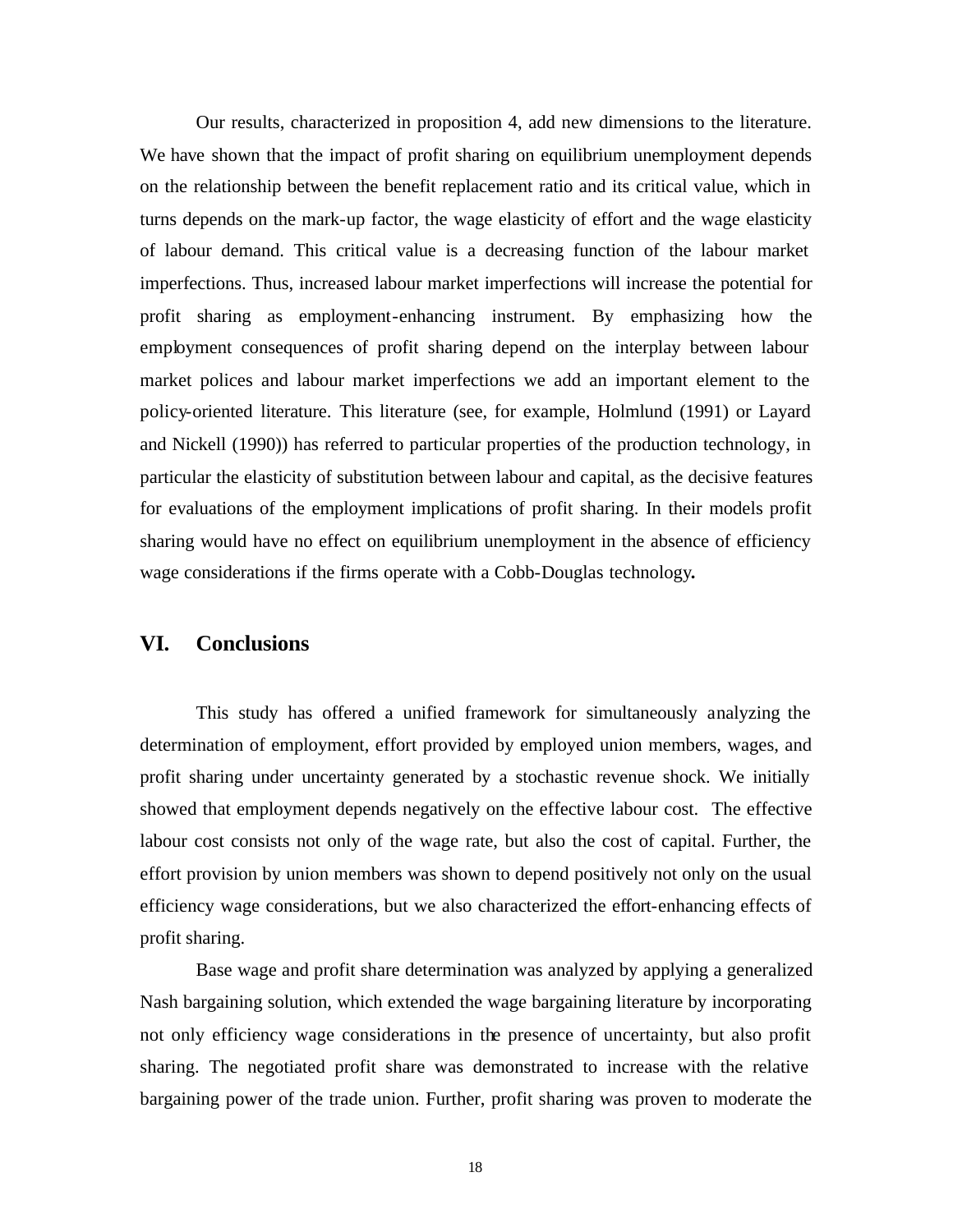negotiated base wage if the induced effort-promoting effect does not cause extremely high disutility costs.

Our analysis culminated in a characterization of how the equilibrium unemployment implications of profit sharing depend on the interplay between labour market policy and labour market imperfections. We proved that profit sharing will reduce equilibrium unemployment under conditions with sufficiently generous coverage of the unemployment benefit system and sufficiently strong relative bargaining power or unions. Under such circumstances profit sharing will induce moderations of the base wages so as to boost aggregate employment.

Even though there is empirical evidence on the determinants of employment and wages, which lies in conformity with our findings (see e.g. Nickell (1997) or Nickell and Layard (1999)), it still remains an important task for future research to evaluate the interactions between compensation structure and employment much more systematically than what has been done thus far. In terms of equilibrium unemployment consequences from profit sharing our analysis has highlighted the significance of labour market policy in the form of the benefit-replacement ratio. Under circumstances with sufficiently generous unemployment benefit systems profit sharing was shown to stimulate employment. Furthermore, this was shown to be more likely the higher is relative bargaining power of unions and the lower is the wage elasticity of labour demand. It is an interesting and unexplored area for future research to empirically test these predictions.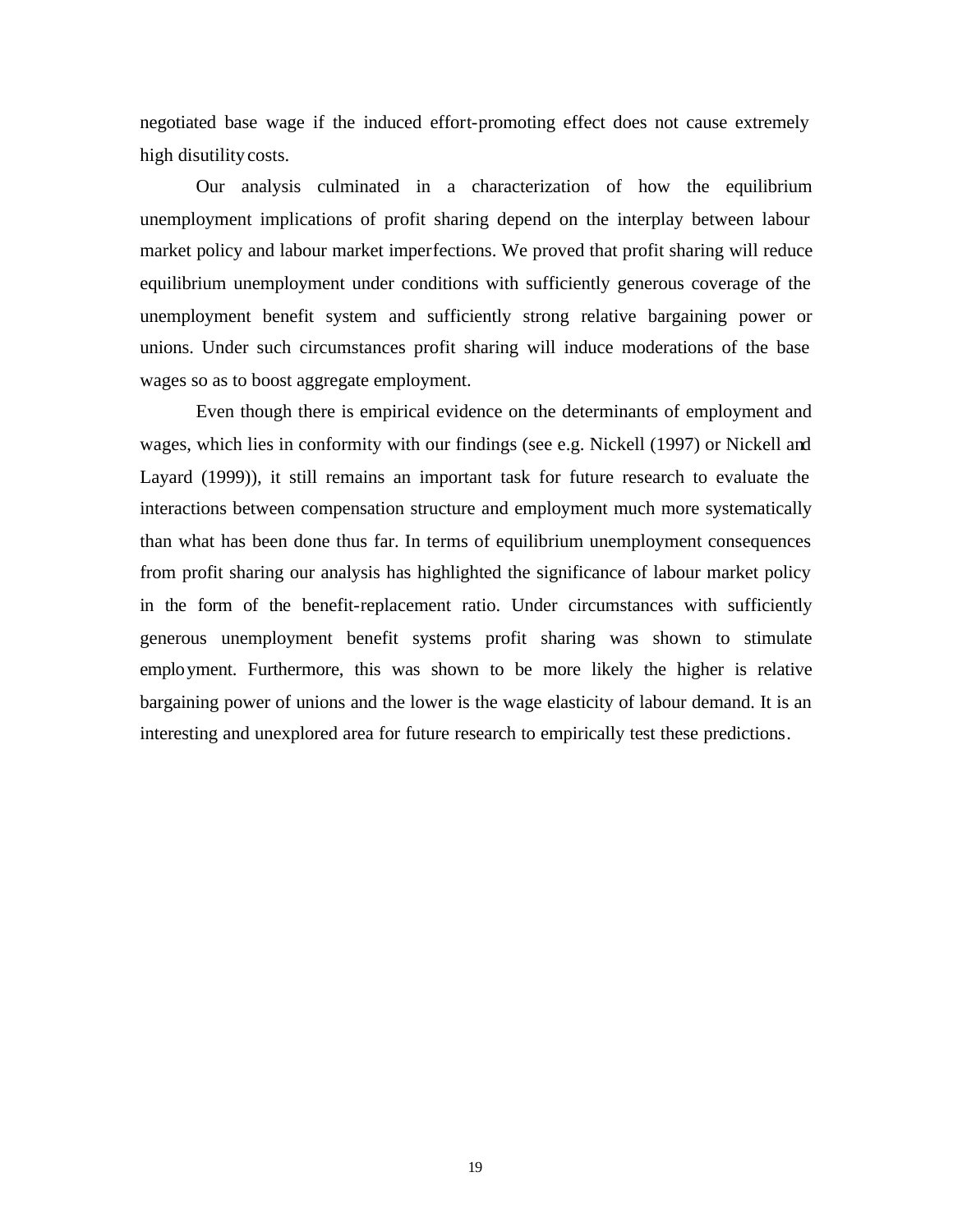#### **Appendix A: Derivation of the Nash bargaining wage rate**

This appendix develops the expressions for the terms *p p E*  $\frac{E \mathbf{p}_{w}}{E}$  and *EU*  $\frac{EU_w}{IV}$  in the first-order condition (11a) of the Nash bargaining. We start by looking at the profit response by the firm to a change in the wage rate. The optimal employment decision of the firm has to satisfy the first-order condition  $E \mathbf{p}_L = 0 \Leftrightarrow (aL)^{a-1} = \frac{w(1+r)I}{I}$ . *h*  $\boldsymbol{p}_L = 0 \Leftrightarrow (aL)^{a-1} = \frac{w(1+r)\boldsymbol{I}}{r}$ *a*  $E \mathbf{p}_L = 0 \Leftrightarrow (aL)^{a-1} = \frac{w(1+r)\mathbf{I}}{a\mathbf{I}}$ . By taking account of

this condition we find that  $E \mathbf{p}_w = (1+r) \frac{E}{w} \left| \frac{WL}{\mathbf{h}} \frac{w \mathbf{u}_w}{a} - w \right| = (1+r) L |\mathbf{g}-1| < 0$ ,  $\overline{\phantom{a}}$  $\overline{\phantom{a}}$ L L  $= (1+r)\frac{L}{r} \left| \frac{wI}{r} \frac{wa_w}{w} - w \right| = (1+r)L \left[ g \right]$ *h*  $\boldsymbol{p}_w = (1+r)\frac{L}{r} \left| \frac{wI}{r} \frac{wa_w}{r} - w \right| = (1+r)L$ *a w wa w*  $E \mathbf{p}_w = (1+r) \frac{L}{w} \frac{w \mathbf{l}}{h} \frac{w a_w}{m}$ \*

where the elasticity of effort with respect to wage  $\frac{w u_w}{a^*} = g$ *a*  $\frac{wa_w^*}{\phi} = g$  is constant by (7). Hence, in light of equation (9) we can conclude that

(A1) 
$$
\frac{E \mathbf{p}_w}{E \mathbf{p}} = \frac{1}{w} [\mathbf{g} - 1] [\mathbf{h} - 1] < 0.
$$

As for the trade union side we find by combination of (10) and (9) that the ratio *EU EU<sup>w</sup>* can be expressed according to

(A2) 
$$
\frac{EU_w}{EU} = \frac{1}{w} \left[ -\mathbf{h}^* + \frac{w + \frac{\mathbf{t}}{L} Ep((\mathbf{g}-1)(\mathbf{h}-1) + \mathbf{h}^*) - g(a^*)}{w - b + \frac{\mathbf{t}}{L} Ep - g(a^*)} \right],
$$

where  $h^* = -\frac{W E_w}{I^*} = h - (h-1)g$ \* =  $-\frac{W L_w^*}{W}$  =  $h - (h -$ *L*  $\frac{wL_w^*}{z^*}$  =  $h - (h-1)g$  denotes the total wage elasticity of wage demand. Making use of the total wage elasticity of wage demand we can rewrite (A2) according to  $\overline{\phantom{a}}$ 

$$
(A3) \quad \frac{EU_w}{EU} = \frac{1}{w} \left[ \frac{(\mathbf{h}^* - 1) \left[ g(a^*) - w - \frac{\mathbf{t}}{L} E \mathbf{p} \right] + \mathbf{h}^* b}{w - b + \frac{\mathbf{t}}{L} E \mathbf{p} - g(a^*)} \right].
$$

Substituting (A1) and (A3) into equation (11a) of the text yields (12).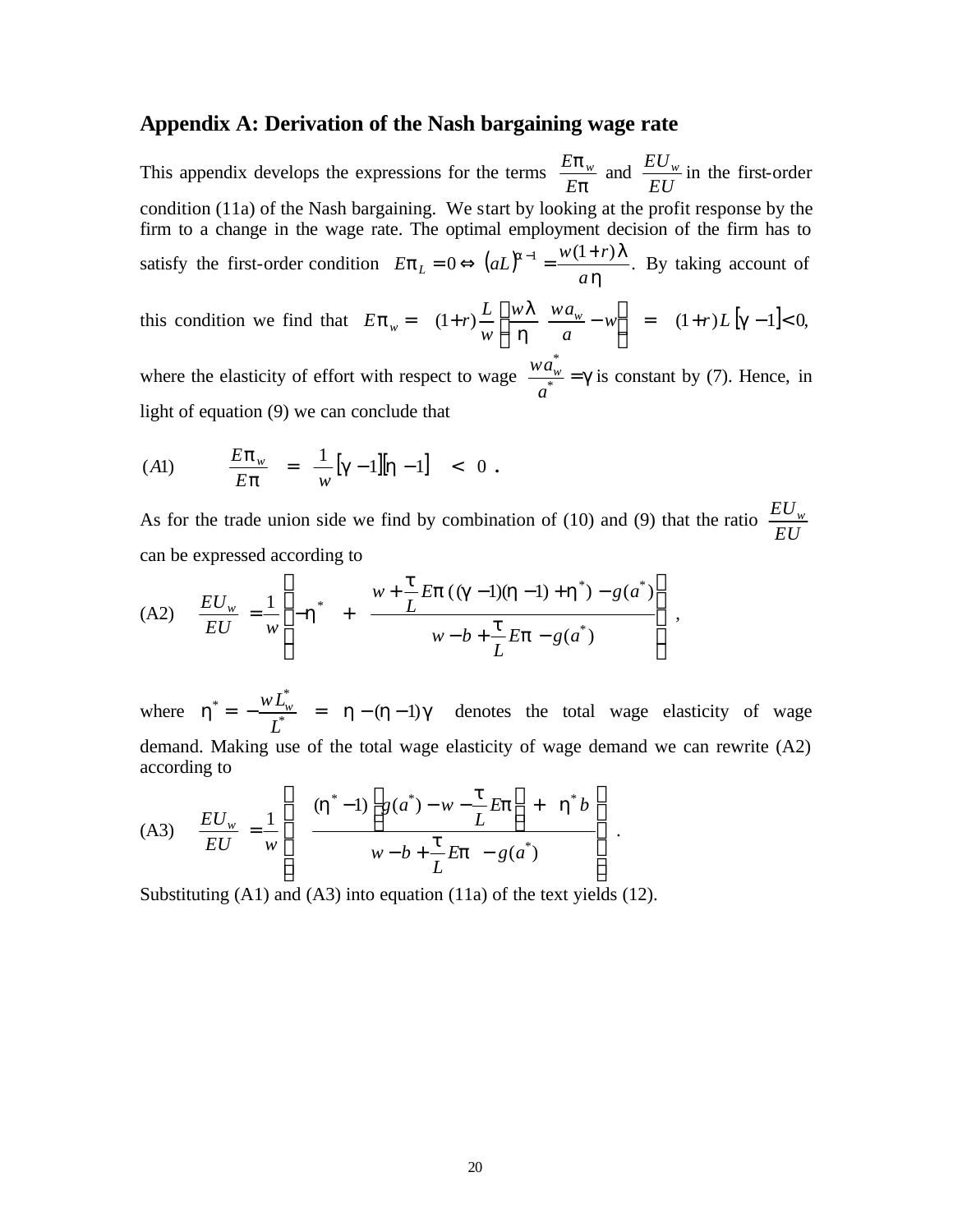#### **Appendix B: Derivation of the Nash bargaining profit share**

This appendix develops the expressions for the terms *p pt E*  $\frac{E p_t}{E}$  and *EU*  $\frac{EU_t}{IV}$  in the first-order condition (11b) of the Nash bargaining for profit sharing and solves it to produce equation (17) of the text. We first find that *L*  $E\mathbf{p}_t = E\mathbf{p} \frac{L_a a_t}{I}$  so that by using the properties of labour demand (6) and effort (7) equations we end up with

(B1) 
$$
\frac{Ep_t}{Ep} = \frac{(h-1)g}{t}.
$$

Differentiating  $EU = L\left[ w - b + \frac{c}{L} Ep - g(a) \right]$  $\overline{\phantom{a}}$  $\overline{\mathsf{L}}$  $= L \bigg( w - b + \frac{t}{\epsilon} E p - g(a)$ *L*  $EU = L \wedge w - b + \frac{c}{\tau} E p$  $\frac{t}{-} E p - g(a)$  with respect to *t* yields  $\rfloor$  $\overline{\phantom{a}}$  $\overline{\mathsf{L}}$  $\left] + L_t \right[ w - b + \frac{t}{L} E p \overline{\phantom{a}}$  $\overline{\mathsf{L}}$  $= L \left[ \frac{L - tL_t}{l^2} E \mathbf{p} + \frac{t}{l} E \mathbf{p}_t - g' \right] a_a + L_t \left[ w - b + \frac{t}{l} E \mathbf{p} - g(a) \right]$ *L*  $E$ *p***<sub>t</sub>**  $-g'$ )*a*) $a$ <sub>**t**</sub>  $|+L$ <sub>**t**</sub> $|w-b|$ *L E L*  $EU_t = L \left[ \frac{L - tL_t}{2} E \mathbf{p} + \frac{t}{\tau} E \mathbf{p}_t - g' \right] a_a \right] + L_t \left[ w - b + \frac{t}{\tau} E \mathbf{p}_t \right]$  $\tau_t = L \left| \frac{L - \mu_t}{r^2} E \mathbf{p} + \frac{\mu}{r} E \mathbf{p}_t - g' \right| a \right| + L_t \left| w - b + \frac{\mu}{r} E \mathbf{p} - g(a) \right|$ , which can be rewritten as  $EU_t = \left\{ \left[1 - g(h-1)\right] + \frac{c}{Ep} Ep_t \right\} Ep - \frac{Eg(u)}{t} + \frac{EO}{L} L_t$  $\{p_t\}$  $E$ p *p*  $g(h-1)$  +  $\frac{t}{h}$   $E$ **p**<sub>t</sub>  $\left\{ Ep - \frac{Lg(a)}{h} + \frac{EU}{h} L \right\}$ *L*  $E$ **p**<sub>t</sub> $\left\{ E$ **p** $-\frac{Lg(a)}{f} + \frac{EU}{f(a)} \right\}$ *E*  $EU_t = \left\{ [1-g(h-1)] + \frac{c}{\pi} Ep_t \right\} Ep - \frac{Lg(u)}{h}$ J ł  $\mathbf{I}$  $\mathsf{L}$ ∤  $=\left\{\left[1-g(h-1)\right]+\frac{t}{g}\right\}E$ **p**  $\left\{\frac{Lg(a)}{g(a)}+\frac{EU}{g(L)}L_{t}\right\}$ . Using the properties of labour demand and profit functions in terms of the profit share we get

(B2) 
$$
\frac{EU_t}{EU} = \frac{(h-1)g}{t} + \frac{Ep}{EU} - \frac{g(a)}{t \left[w - b + \frac{t}{L}Ep - g(a)\right]}
$$

Now we can re-express the first-order condition (11b) as

(B3) 
$$
\frac{(h-1)g}{t} + \frac{b}{t} \left[ \frac{EU - L(w-b)}{EU} \right] - \frac{(1-b)}{(1-t)} = 0
$$

After some manipulation we end up with

(B4) 
$$
\mathbf{t}^{N} = \frac{(\mathbf{h} - 1)\mathbf{g} + \mathbf{b}(1 - X)}{1 + (\mathbf{h} - 1)\mathbf{g} - \mathbf{b}X},
$$
  
where  $0 < X = \frac{1}{1 + \frac{A}{A - 1}t(1 + r)\left[\frac{1}{\mathbf{h} - 1} - \mathbf{g}\right]} < 1$  with  $A = \frac{1 + \frac{b}{h^{*} - 1}}{1 + t(1 + r)\left[\frac{1}{\mathbf{h} - 1} - \mathbf{g}\right]}$  describing

the negotiated mark-up between the base wage  $w<sup>N</sup>$  and the outside option b.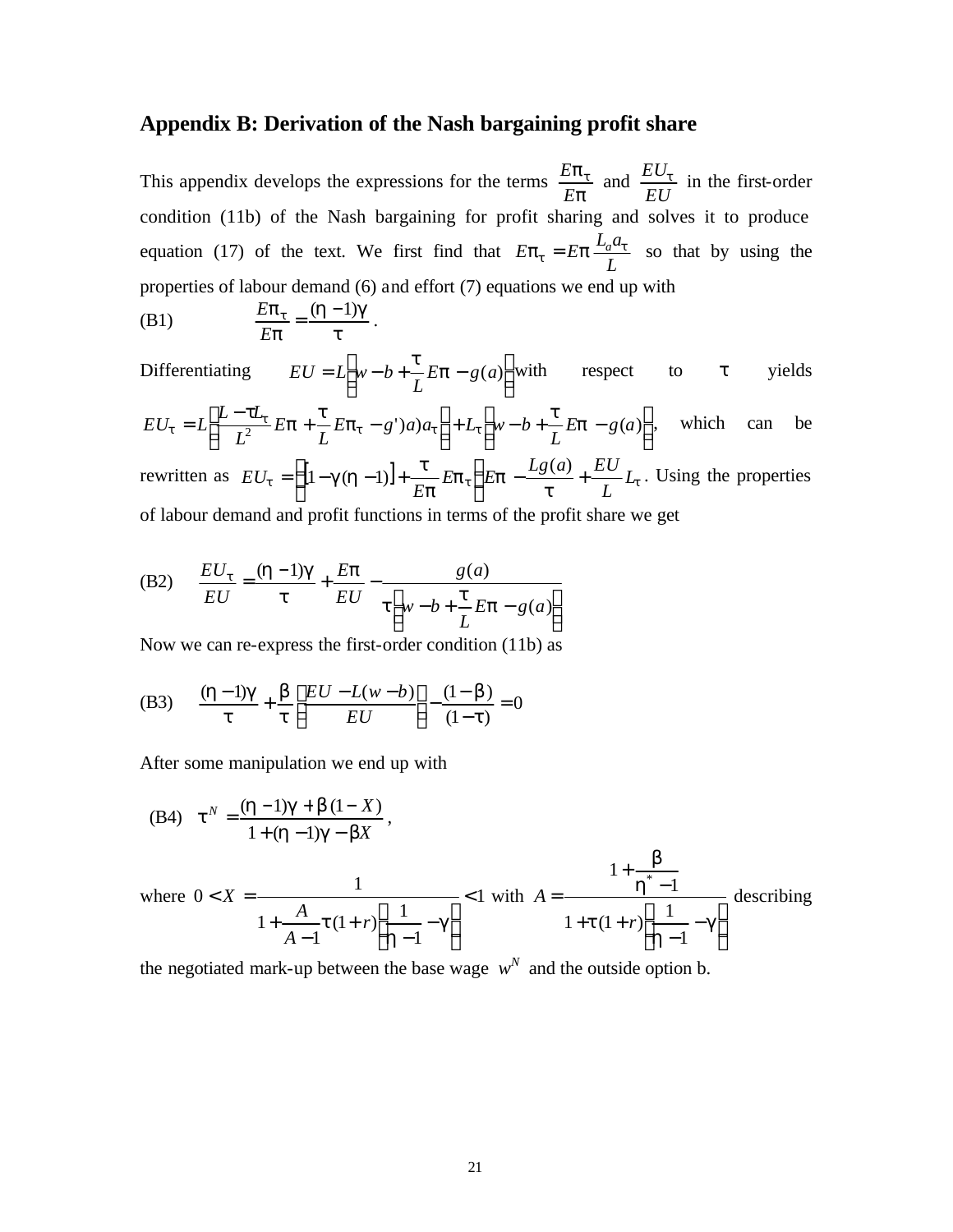#### **References:**

Altenburg, L., Straub, M. (1998): Efficiency Wages, Trade Unions, and Employment, *Oxford Economic Papers*, 50, 726-746.

Bulkley, G., Myles, G.D. (1996): Trade Unions, Efficiency Wages and Shirking, *Oxford Economic Papers*, 48, 75-88.

Cahuc, P., Dormont, B. (1997): Profit Sharing: Does It Increase Productivity and Employment? A Theoretical Model and Empirical Evidence on French Micro Data, *Labour Economics,* 4, 293-319.

Garino, G., Martin, C. (2000): Efficiency Wages and Union-Firm Bargaining, *Economics Letters,* 69, 181-185.

Hendricks, W.E., Kahn, L.M. (1991): Efficiency Wages, Monopoly Unions and Efficient Bargaining, *Economic Journal,* 101, 1149-1162.

Holmlund, B. (1991): Profit Sharing, Wage Bargaining, and Unemployment*, Economic Inquiry,* 28, 257-268.

Holmström, B. (1982): Moral Hazard in Teams, *Bell Journal of Economics*, 13, 324-340.

Jerger, J., Michaelis, J. (1999): Profit Sharing, Capital Formation and the NAIRU, *Scandinavian Journal of Economics*, 101, 257-275.

Koskela, E., Schöb, R. Sinn, H.-W. (1998): Pollution, Factor Taxation and Unemployment, *International Tax and Public Finance,* 5, 379-393.

Koskela, E., Stenbacka, R. (2003): Profit Sharing, Credit Market Imperfections and Equilibrium Unemployment, mimeo, February.

Layard, R., Nickell, S.(1990): Is Unemployment Lower if Unions Bargain over Employment, *Quarterly Journal of Economics*, 105, 773-787.

Layard, R., Nickell, S., Jackman, R. (1991): *Unemployment: Macroeconomic Performance and the Labour Market*, Oxford University Press.

Lindbeck, A., Snower, D.J. (1991): Interactions between the Efficiency Wage and Insider-Outsider Theories, *Economics Letters,* 37, 193-196.

Nickell, S. (1997): Unemployment and Labor Market Rigidities: Europe versus North America, *Journal of Economic Perspectives*, 11, 55-74.

Nickell, S., Layard, R. (1999): Labour Market Institutions and Economic performance, in Ashenfleter, O., Card, D. (eds): *Handbook of Labor Economics,* Vol. 3, 3029-3084.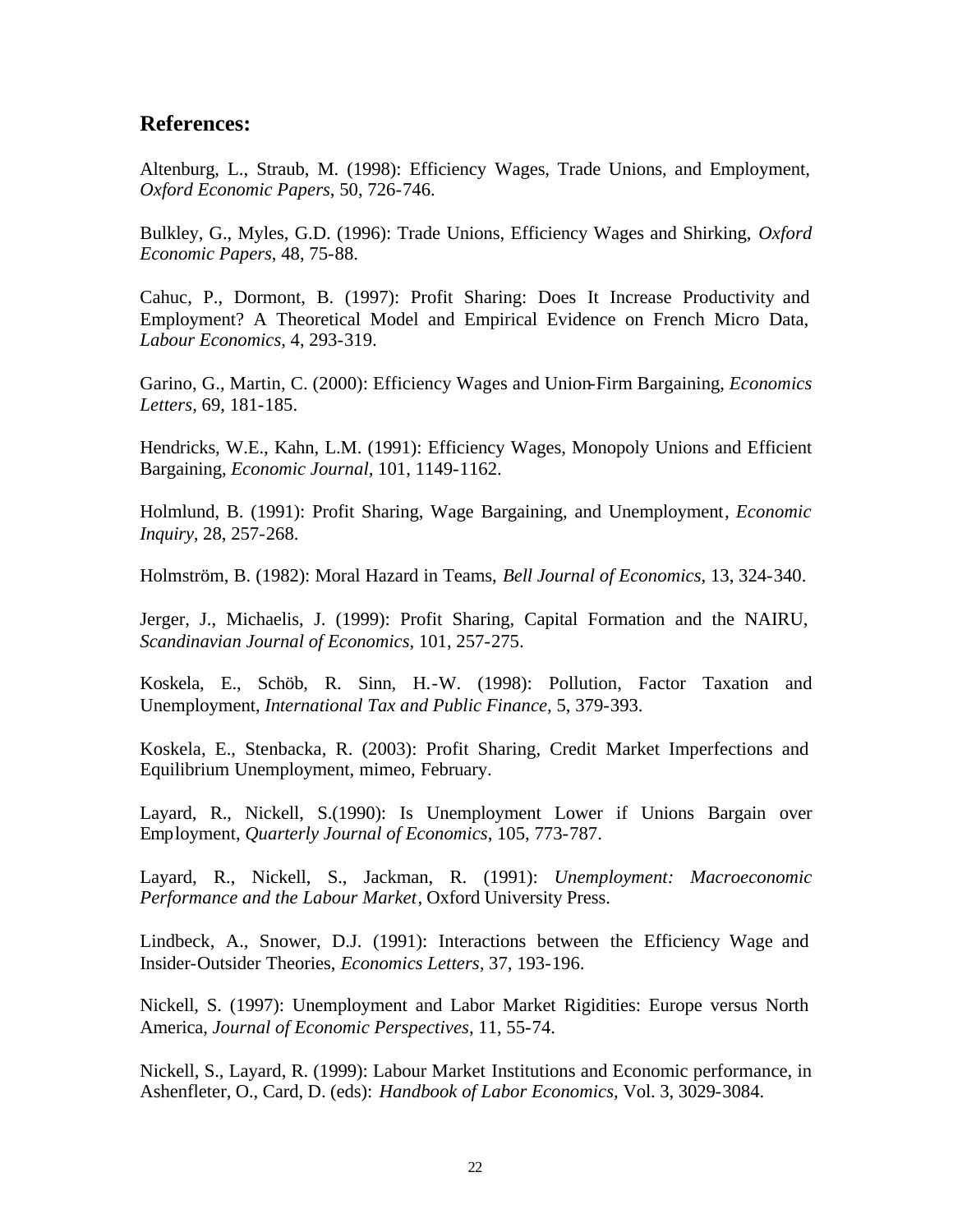Nickell, S., Wadhwani, S. (1991): Employment Determination in British Industry: Investigations Using Micro-Data, *Review of Economic Studies*, 58, 955-969.

OECD Employment Outlook (1995): Chapter 4, Profit Sharing in OECD Countries.

Pendleton, A., Poutsma, E., van Ommeren, J., Brewster, C. (2001): Employee Share Ownership and Profit Sharing in the European Union, Office for Official Publications of the European Commission, Luxembourg.

Sanfey, P.J. (1993): On the Interaction between Efficiency Wages and Union-Firm Bargaining Models, *Economics Letters,* 41, 319-324.

Shapiro, C. , Stiglitz, J.E. (1984): Equilibrium Unemployment as a Worker Discipline Device, *American Economic Review,* 74, 433-444.

Summers, L. H. (1988): Relative Wages, Efficiency Wages, and Keynesian Unemployment, *American Economic Review,* Papers and Proceedings, May, 78(2), 383- 388.

Wadhwani, S., Wall, M. (1990): The Effects of Profit Sharing on Employment, Wages, Stock Returns and Productivity: Evidence from U.K. Micro Data, *Economic Journal,*  100, 1-17.

Weitzman, M. (1984): The Share Economy: Conquering Stagflation, Cambridge MA, Harvard University Press.

Weitzman, M. (1985): The Simple Macroeconomics of Profit Sharing, *American Economic Review,* 75(5), p37-953.

Weitzman, M. (1987): Steady State Unemployment under Profit Sharing, *Economic Journal*, 97, 86-105.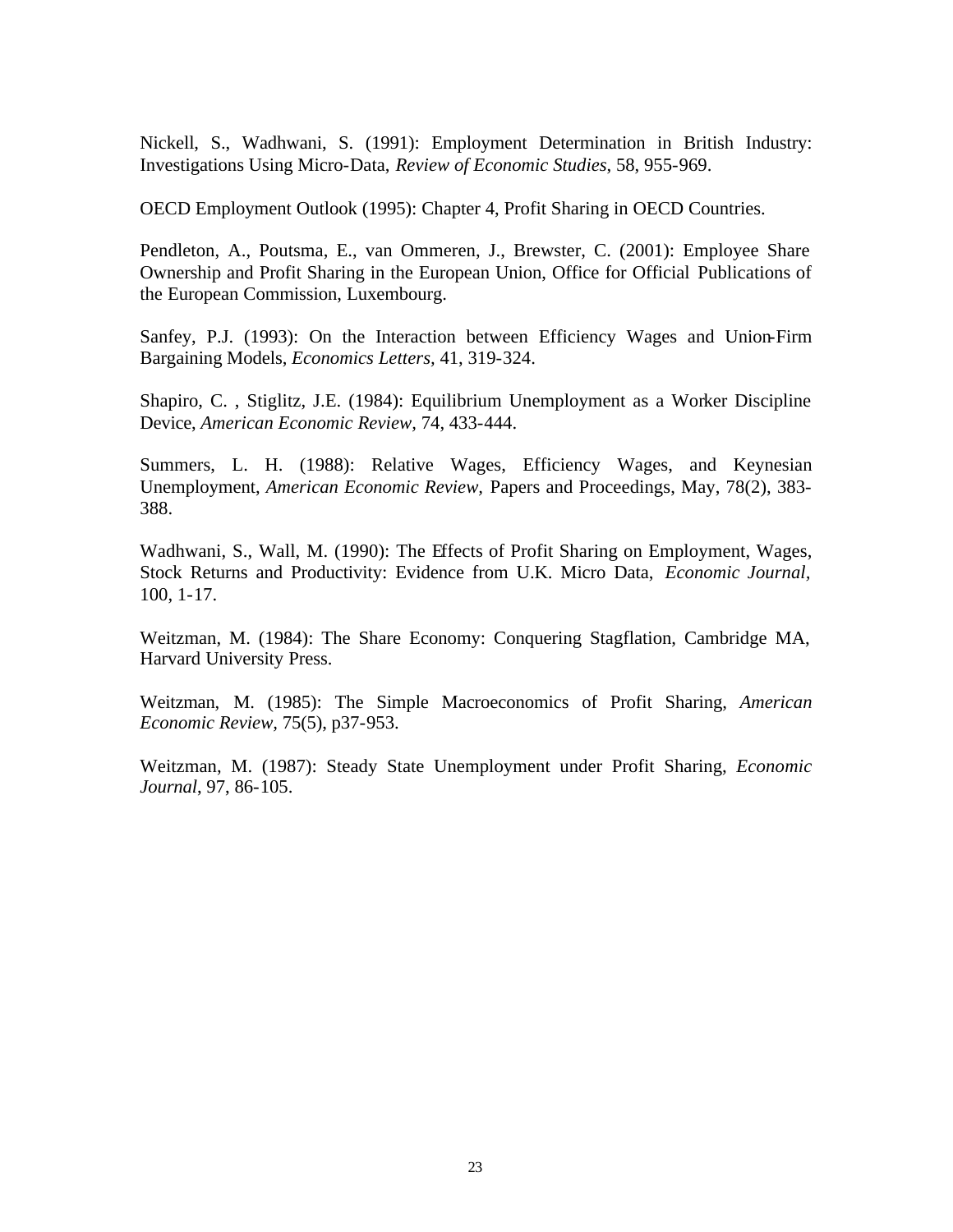

Fig 2. Illustration of the threshold q(β,γ,η) for various values of γ.



Fig 3. Illustration of the threshold q(β,γ,η) for various values of η.